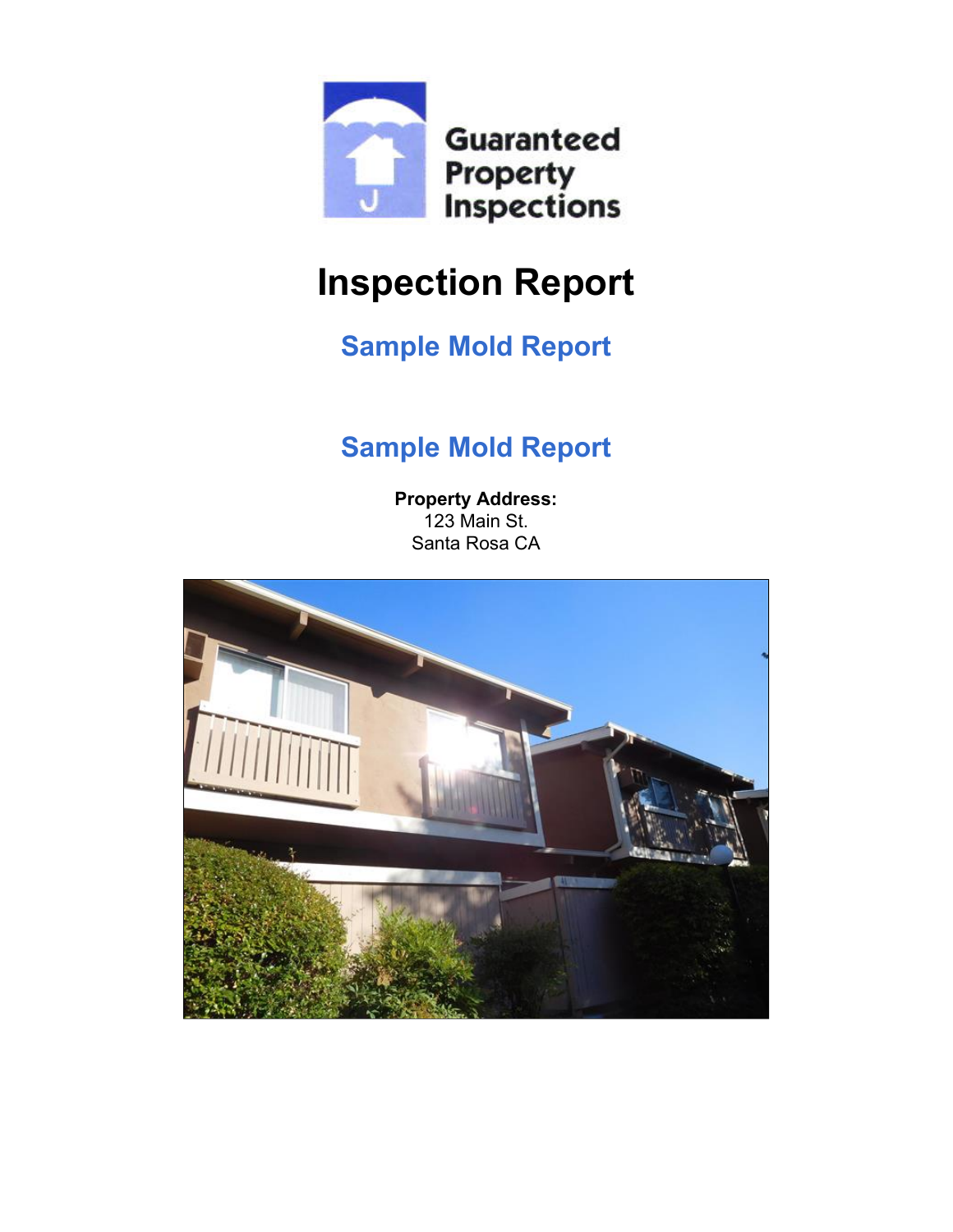### **Guaranteed Property Inspection & Mold Investigations Inc.**

### **Steve Zivolich, MA, CMC, ACI , ASHI, CREIA, ACAC www.gpinspect.com (707) 239-2601**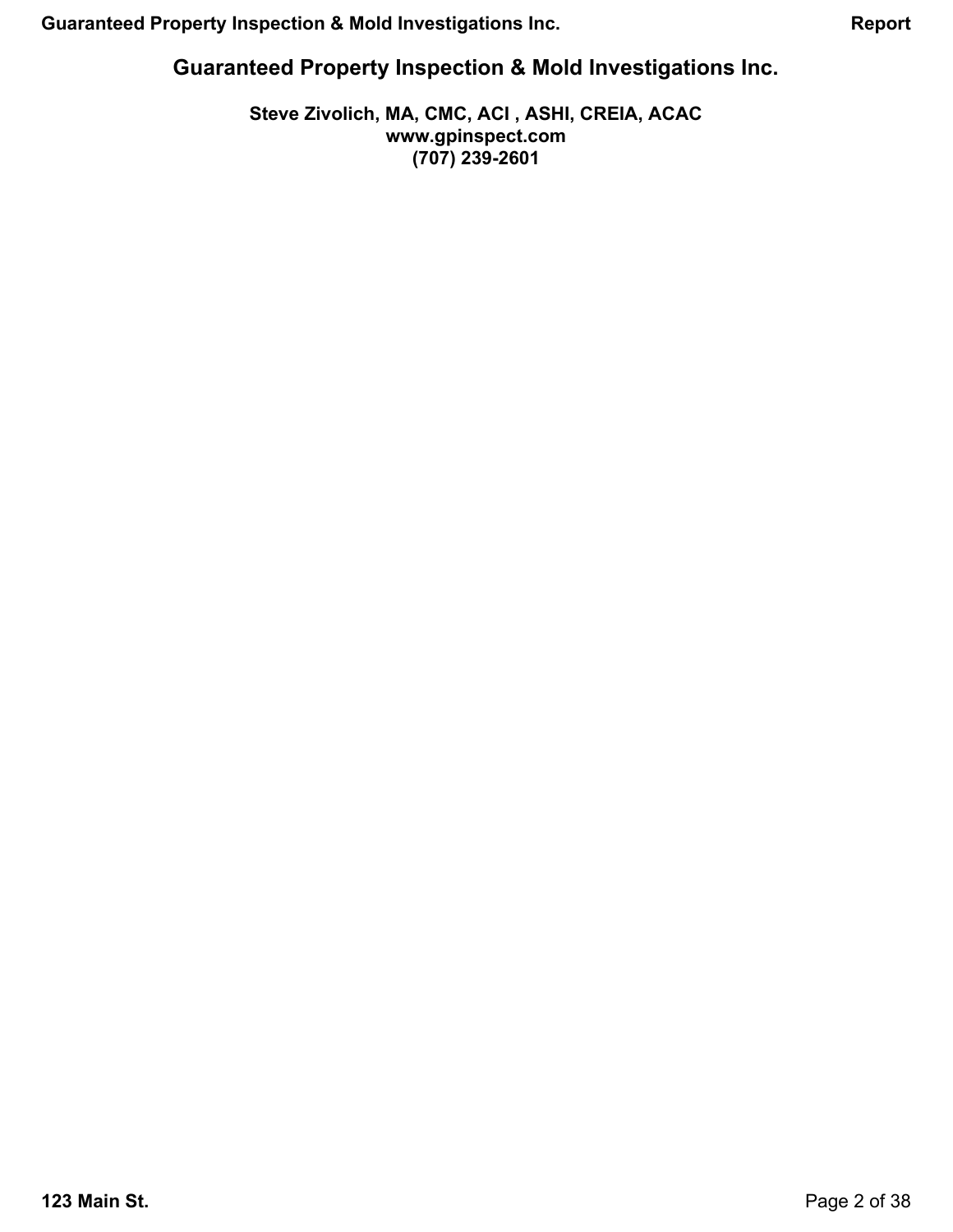# **Table of Contents**

<span id="page-2-0"></span>

| IV FINDINGS: INSPECTION / TESTING11 |
|-------------------------------------|
|                                     |
| VI REMEDIATION BEST PRACTICE14      |
|                                     |
|                                     |
| IX LIMITATIONS AND CODE OF ETHICS26 |
| X INSPECTOR QUALIFICATIONS30        |
|                                     |
|                                     |
|                                     |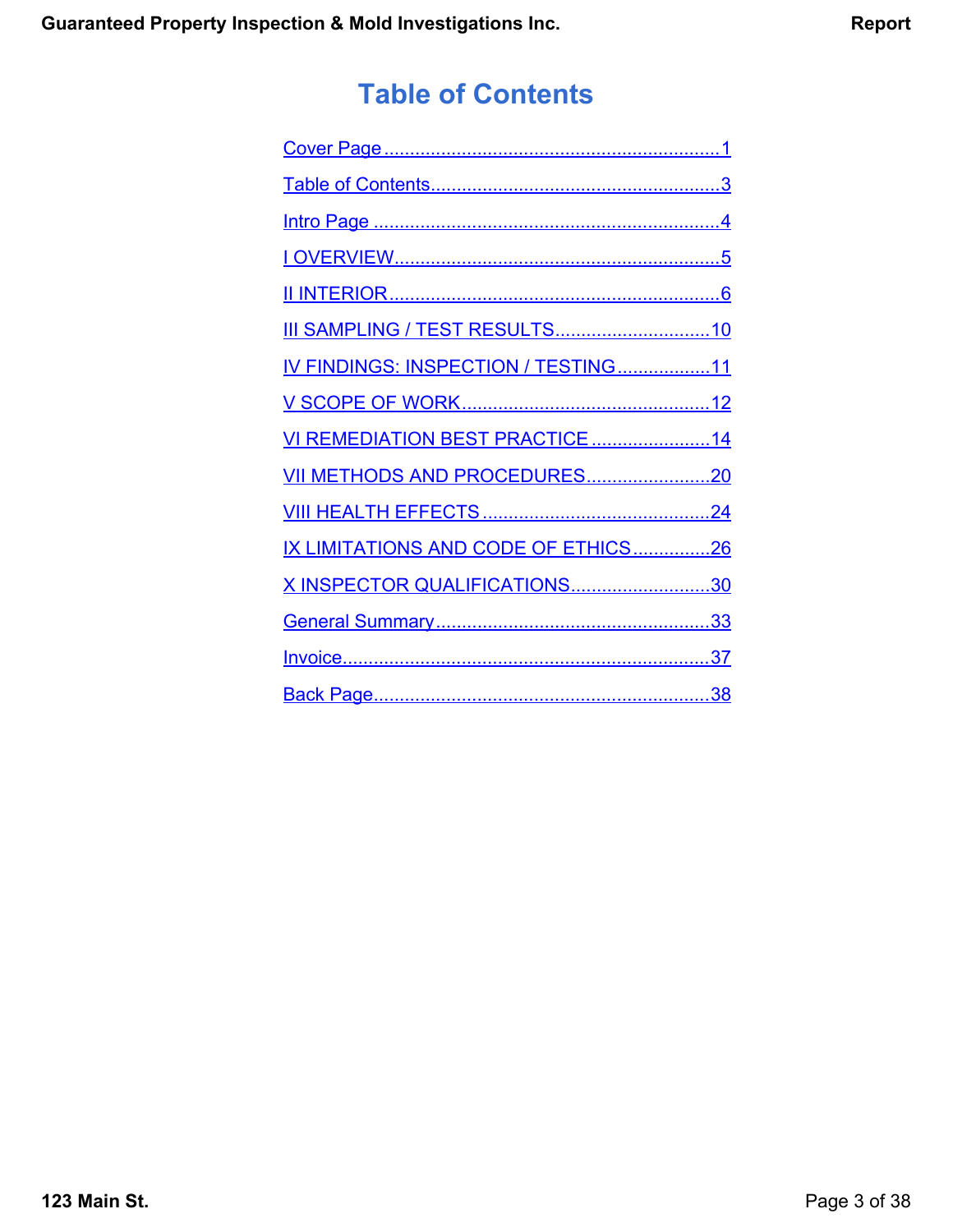### **Guaranteed Property Inspection & Mold Investigations Inc. Report**

<span id="page-3-0"></span>

| <b>Date: 6/30/2016</b>                            | Time:                                  | <b>Report ID: msample</b>        |
|---------------------------------------------------|----------------------------------------|----------------------------------|
| <b>Property:</b><br>123 Main St.<br>Santa Rosa CA | <b>Customer:</b><br>Sample Mold Report | <b>Real Estate Professional:</b> |
|                                                   | Sample Mold Report                     |                                  |

#### **Whether this report reveals mold in the building or not, the customer, should consider:**

*1. Whether or not to have any sample tests performed at any area that was noted in the report: "Visible Evidence Present".*

*2. Whether or not to hire a qualified ACAC certified mold remediation company for corrective procedures either now, before the lab tests results, or afterwards.*

#### **Comment Key or Definitions**

The following definitions of comment descriptions represent this inspection report. All comments by the inspector should be considered.

**No Visible Evidence (NVE) = The physical inspection of accessible surface areas did not indicate any moisture stains, mold-like substance or growth.**

**Visible Evidence Present (VEP) = There was a moisture stain, mold-like substance or growth seen on the surface that would suggest the presence of mold, fungi or microbial activity. A sample collect for a laboratory analysis for this area should be considered.**

**Authorized (ATH) = A microbial sample was collected and submitted to an AHIA certified laboratory for analysis.**

**Moisture Evidence Present (MEP) = Moisture signs, or elevation measurements are present. Moisture signs or elevated measurements can cause viable mold or other microbial growth.**

**Probable Contamination (PC) = Based on the physical inspection, probable mold or other microbial contamination is present in this area.**

**Client Present:**

Yes

**Radon Test:** No

**Rain in last 3 days:** No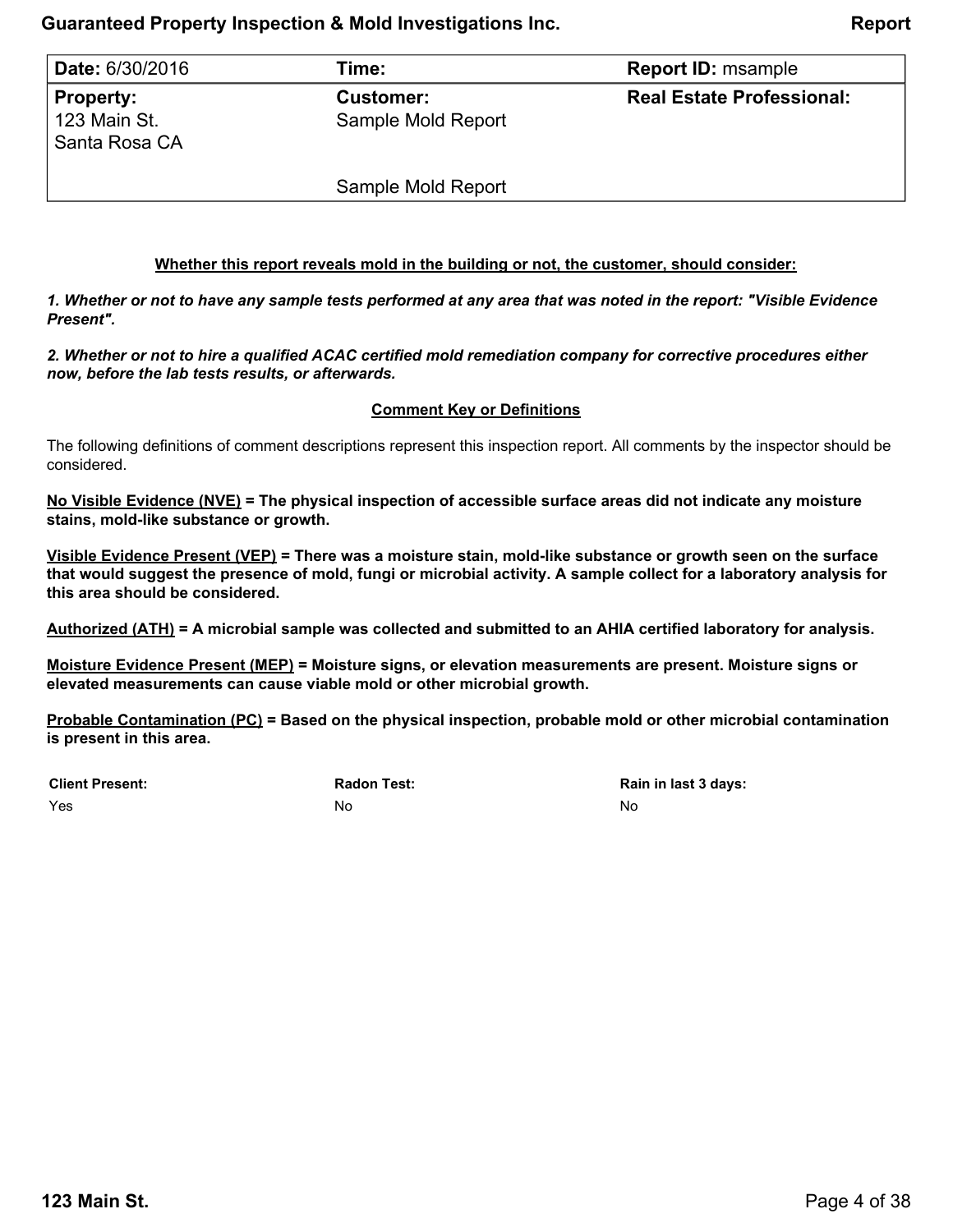# <span id="page-4-0"></span>**I. OVERVIEW**

*Items*

### **1.0 INTRODUCTION**

**Comments:**

Two level apartment with common walls.

### **1.1 INSPECTION DESCRIPTION**

### **Comments:**

Limited area of inspection based on client directive: Stair closet and kitchen kickplate and lower sink shelf areas.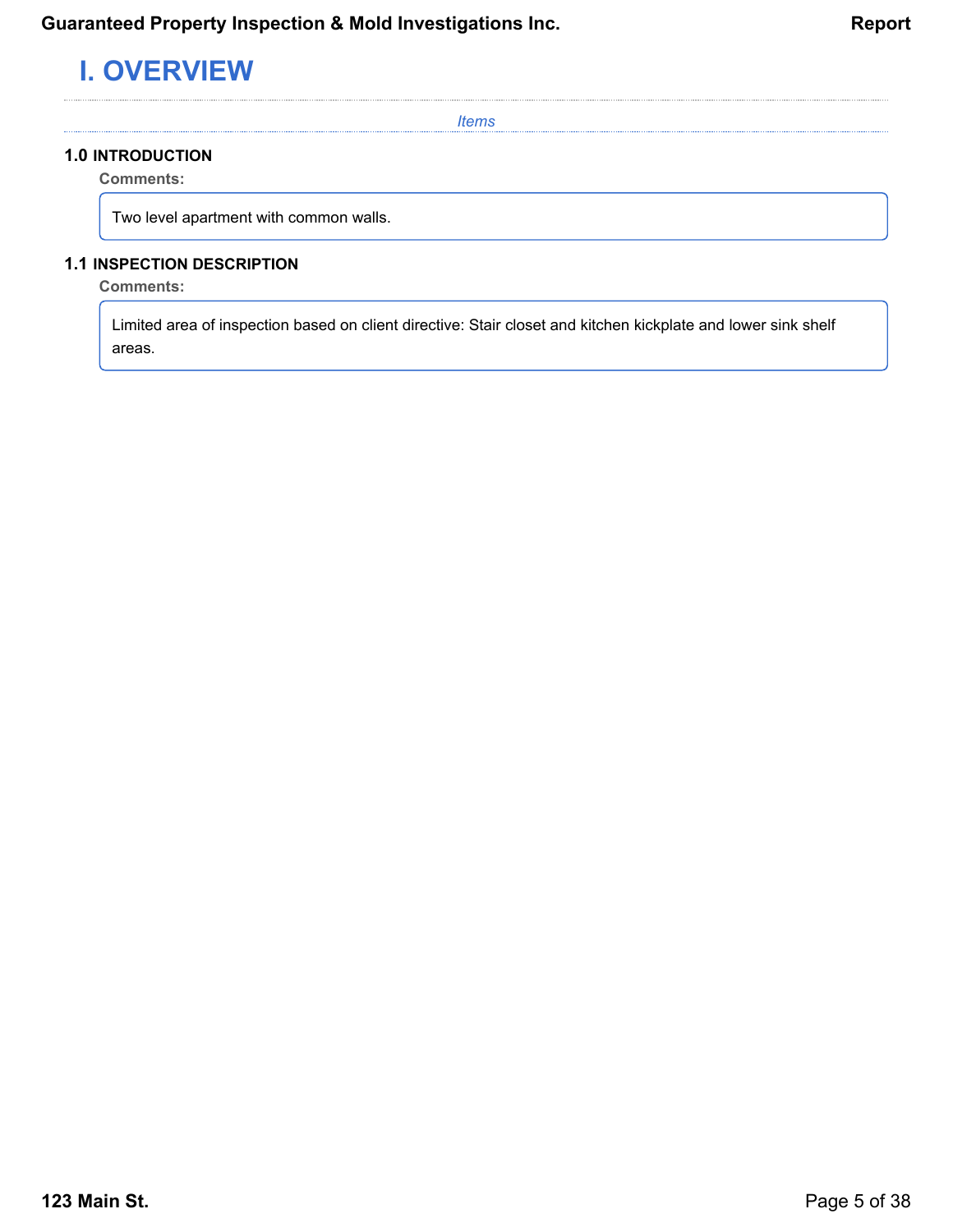# <span id="page-5-0"></span>**II. INTERIOR**

### *Items*

### **2.0 KITCHEN: WALLS, FLOORS, CEILINGS AND CABINETRY**

**Comments:** Visible Evidence Present, Probable Contamination

(1) Signs of rust and therefore historical unwanted moisture at the right corner kickplate sink cabinet. Repair and paint at the sink lower shelf.

These are indications of probable hidden mold under paint and lower shelf areas.



2.0 Item 1(Picture)

(2) Probable hidden mold area.



2.0 Item 2(Picture)

### **2.1 FURNACE: FILTER, INNER PLENUM INTERIOR WALLS, RETURN, REGISTERS (ACCESS VIEW ONLY) AND ENCLOSURE**

**Comments:** Visible Evidence Present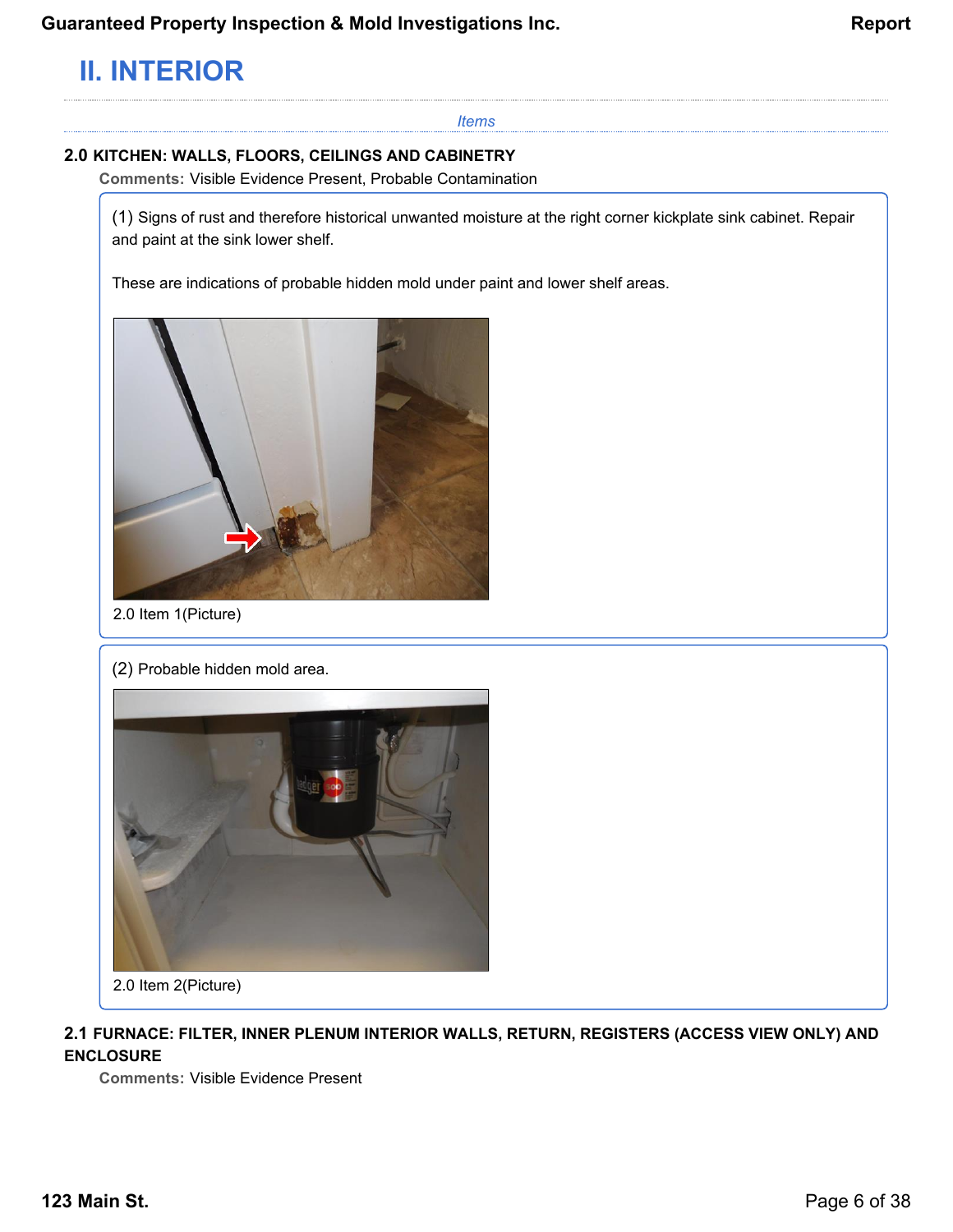(1) The inspection of the plenum through the filter access is limited. It is not possible to inspect the interior ducting without a scope. This inspection does not include inspecting the interiors of ductwork.

Aging and poorly maintained heater: Damaged access door to filter that is breach and can result in carbon monoxide issues, dirty filter, dirty air return, moisture stains at the lower platform drywall which could be an indication of hidden mold growth in the system.



2.1 Item 1(Picture) Moisture stain

(2) Breach at access panel.



2.1 Item 2(Picture)

(3) Smoke detector located at too low of a level at upper area.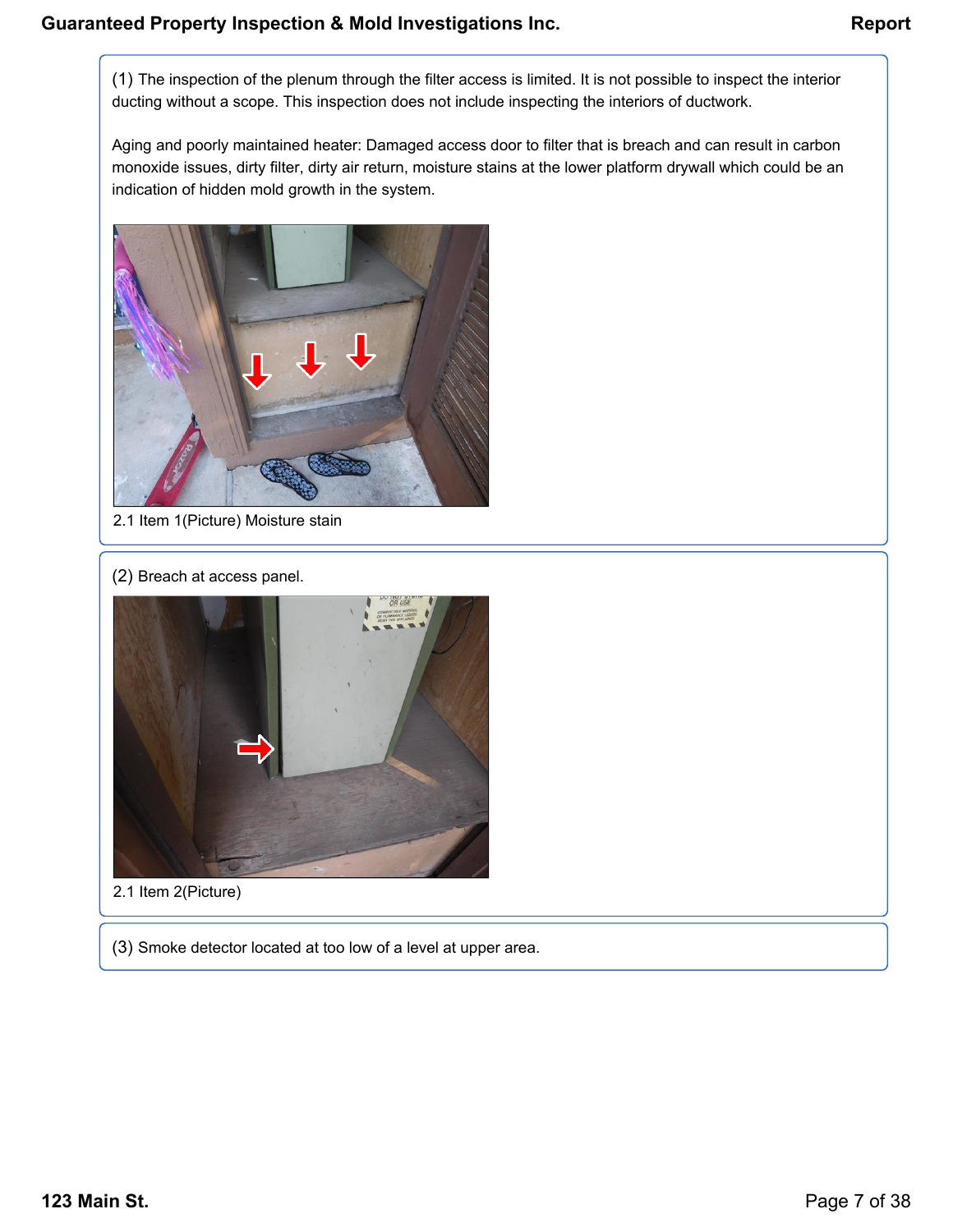

### **2.2 INTERIOR ROOMS: WALLS, FLOORS, AND CEILINGS**

**Comments:** Visible Evidence Present, Probable Contamination, (Authorized- sample sent to Lab)

(1) The lower stair closet had lower drywall removed at two of three areas. There was visible mold at the openings where the drywall had been removed.



2.2 Item 1(Picture) Visible mold

(2) Visible mold area.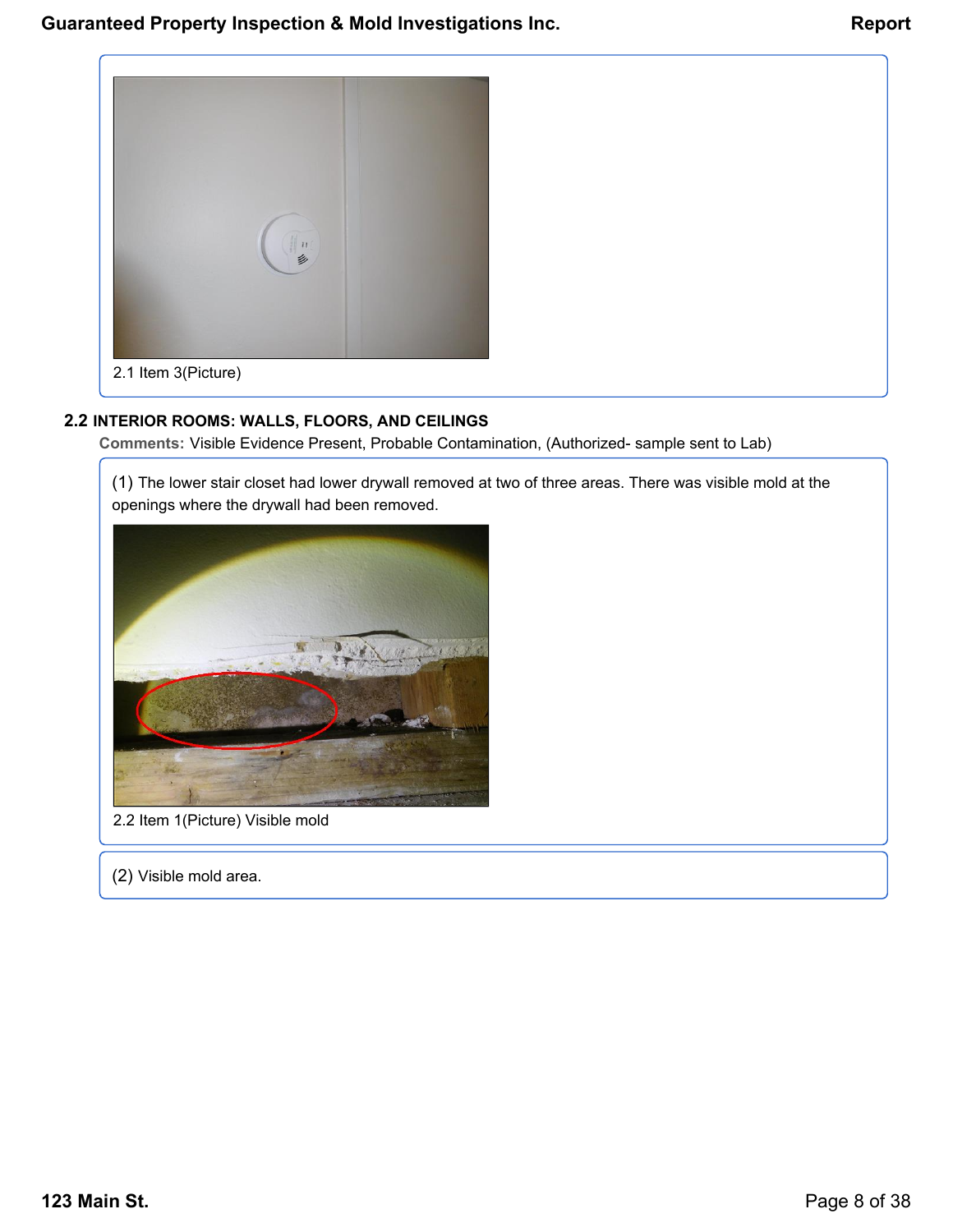

This inspection was performed visually, and it was limited to visually accessible areas of the building at the time of the inspection. Mold or mold-like substances can be blocked from view and not found during inspection due to personal items or appliances and are out of view or not seen by the inspector. *The inspector is limited to visual access and this inspection is not all inclusive.*

If "Visible Evidence Present" is noted, the building owner or buyer should be aware that this identification is not a determination of the amount or its significance. Whether visible or not visible but hidden, there is a possibility that more mold or growth could exist in unseen areas. Perhaps only discovered after the inspection when personal belongings are removed revealing mold, or during remodeling, or further investigative inspections that may involve more sampling or dismantling and removal of building components.

Note: This is not a home inspection. This inspection will not contain the condition of any component even if the component or components are deteriorated, non-operational, dangerous, damaged or defective. This inspection is to attempt to visually identify a mold-like substance and to offer to send to the lab for testing. The decision for removal or remediation is at the sole discretion of the buyer and is not part of this inspection.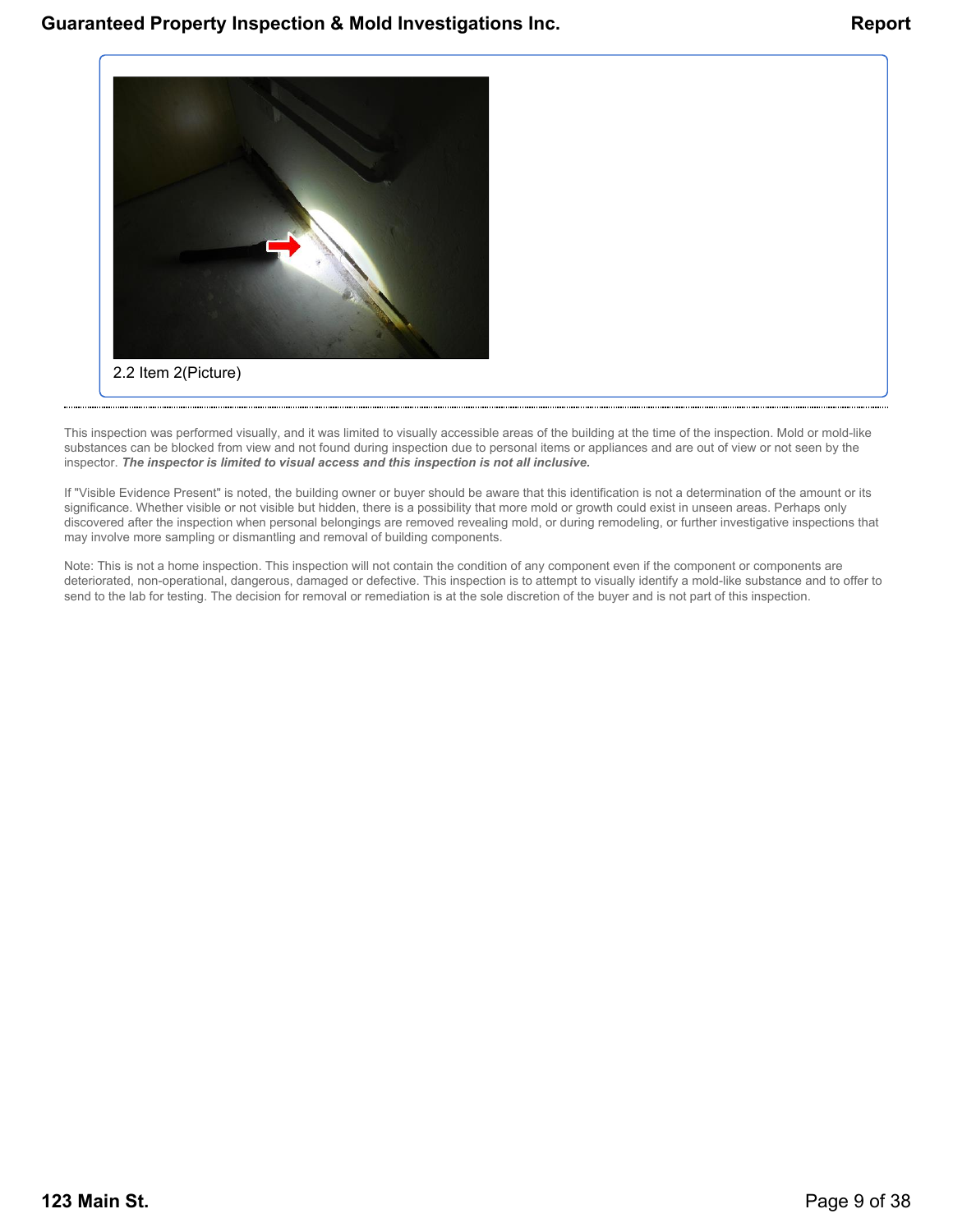# <span id="page-9-0"></span>**III. SAMPLING / TEST RESULTS**

*Items*

### **3.0 LIMITATIONS**

**Comments:** Visible Evidence Present, Probable Contamination, (Authorized- sample sent to Lab)

Mold sampling results have limited reliability and are not the primary data to determine recommendations. Sampling is an adjunct to our physical inspection, to help determine the presence, type and exposure potential ( to occupants) of atypical mold conditions. IF SAMPLING WAS AUTHORIZED, PLEASE REFER TO THE SEPARATE PDF WITH LAB RESULTS.

### **3.1 DATA INTERPRETATION**

**Comments:**

REFER TO SEPARATE LAB PDF WHEN REVIEWING THIS SECTION.

Moisture meter tests were normal at all areas tested.

Mold proteins were confirmed at the visible mold in the lower stair closet openings with an on site test.

A non-viable mold sample was collected at the lower stair opening and submitted to an AIHA certified laboratory for analysis. **The lab results confirmed visible mold growth in the area tested.**



3.1 Item 1(Picture) Confirmed mold protein test at lower stair closet.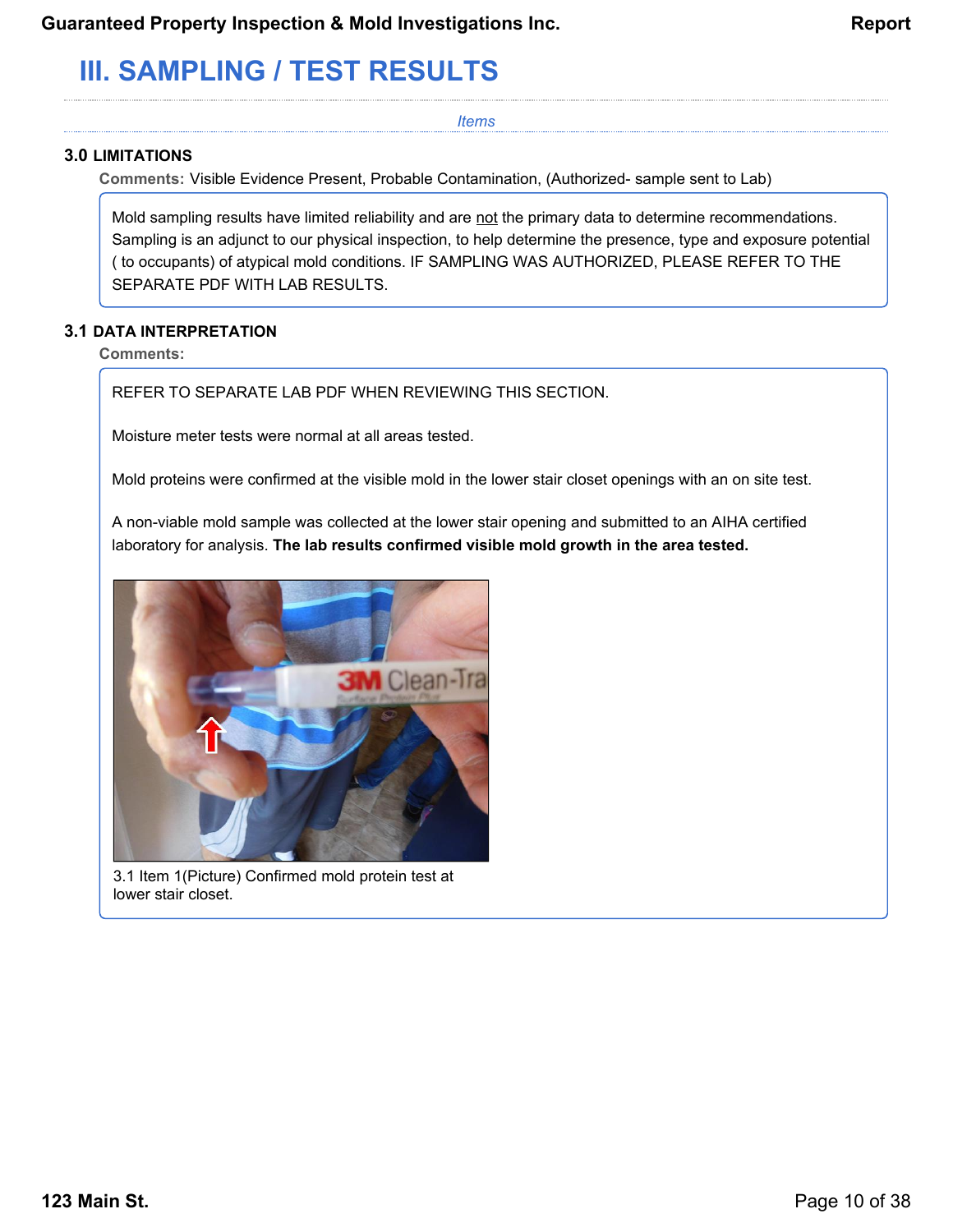# <span id="page-10-0"></span>**IV. FINDINGS: INSPECTION / TESTING**

#### *Items*

### **4.0 FINDINGS / RECOMMENDATIONS**

**Comments:** Visible Evidence Present, Probable Contamination, (Authorized- sample sent to Lab)

**Visible mold confirmed by mold lab test results, at the lower stair closet wall openings, we recommend level 1 mold remediation of the area by an ACAC certified professional.**

**Signs of historical moisture event at the kitchen kickplate and lower sink shelf, we recommend invasive evaluation under containment by an ACAC certified professional.**

**Poorly maintained HVAC system with breach to air return. We recommend repair of the breach for safety, and hygiene cleaning by a licensed HVAC contractor. We recommend further evaluation of the air return for visible mold by an ACAC certified mold remediation professional.**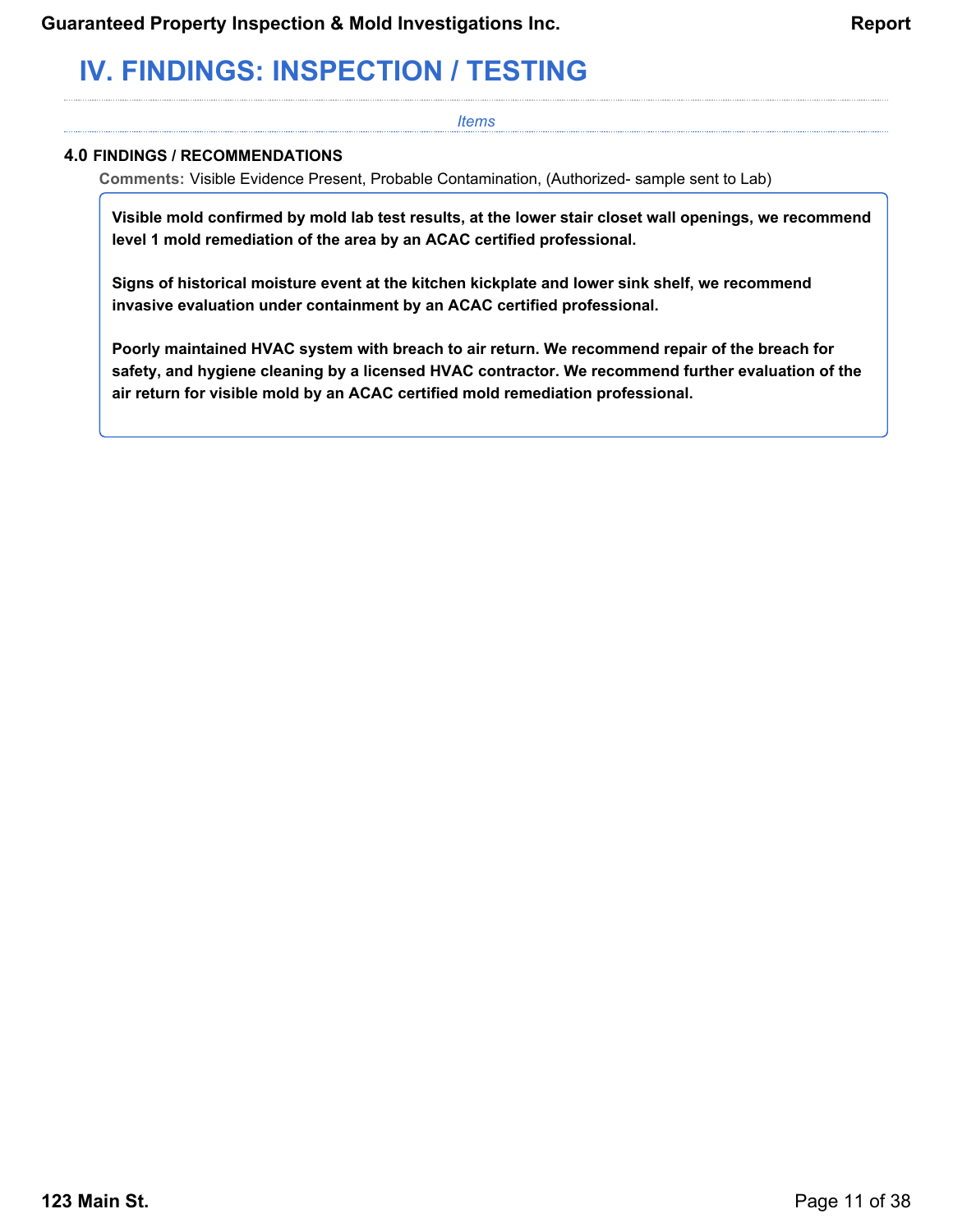# <span id="page-11-0"></span>**V. SCOPE OF WORK**

*Items*

### **5.0 Level 1 Abatement**

**Comments:** Probable Contamination

**Level 1:** Mold remediaiton of the lower stair closet open wall areas.

The following procedures at a minimum are recommended:

a. GPI recommends that a national board certified ACAC and or IICRC mold remediation professional be retained for this project. It is recommended that (IICRC) S520 guidelines, CAL-OSHA, OSHA Hazard Communication Standard (29 CFR 1910.1200) and EPA asbestos and lead paint regulations be followed.

b. Respiratory protection (e.g., N95 disposable respirator), in accordance with the OSHA respiratory protection standard (29 CFR 1910.134), is recommended. Gloves and eye protection should be worn.

c. The work area should be unoccupied. Vacating people from spaces adjacent to the work area is not necessary but is recommended in the presence of infants (less than 12 months old), persons recovering from recent surgery, immune suppressed people, or people with chronic inflammatory lung diseases (e.g., asthma, hypersensitivity pneumonitis, and severe allergies), and persons diagnosed with fungal related diseases.

d. Containment of the work area is not necessary, but recommended, also airflow management is recommended; The work area should be covered with plastic sheet(s) and sealed with tape before remediation, to contain dust/debris. : Barrier tape and warning signs, as applicable, should be installed surrounding the affected areas. All applicable openings should be sealed, as required, with critical barriers constructed of 1 layer of (6 mil) flame retardant polyethylene. All microbial contaminated waste should be double bagged or wrapped in (6 mil) flame retardant polyethylene. Waste bags should be transparent, leak tight. All contaminated waste should be disposed of in an appropriate waste landfill. The designated work area should include taping along seams, isolating HVAC system, sealing all openings, caulking or foaming any cracks, and regulated HEPA filtered intake air from outside and a HEPA negative air system exhausting the work area to outside, as required. Bilingual warning signs must be properly posted. Provide 5 to 7 PASCAL's of negative air pressure, as required, within the containment area utilizing variable speed, thermal protected HEPA air filtration system with a primary two stage poly filter with 35% efficiency; a secondary pleated poly filter with 70% efficiency; and a final HEPA filter with 99.97% @.3 micron efficiency rating. Utilize carbon assisted HEPA air polishers for 24 hours to provide final level of microbial remediation. Provide mechanical dehumidifiers of sufficient capacity to create an effective drying system.

e. Contaminated materials that cannot be cleaned should be removed from the building in a sealed plastic bag. There are no special requirements for the disposal of moldy materials.

f. The work area and areas used by remedial workers for egress should be deep cleaned. Bleach and other Biocides are not recommended.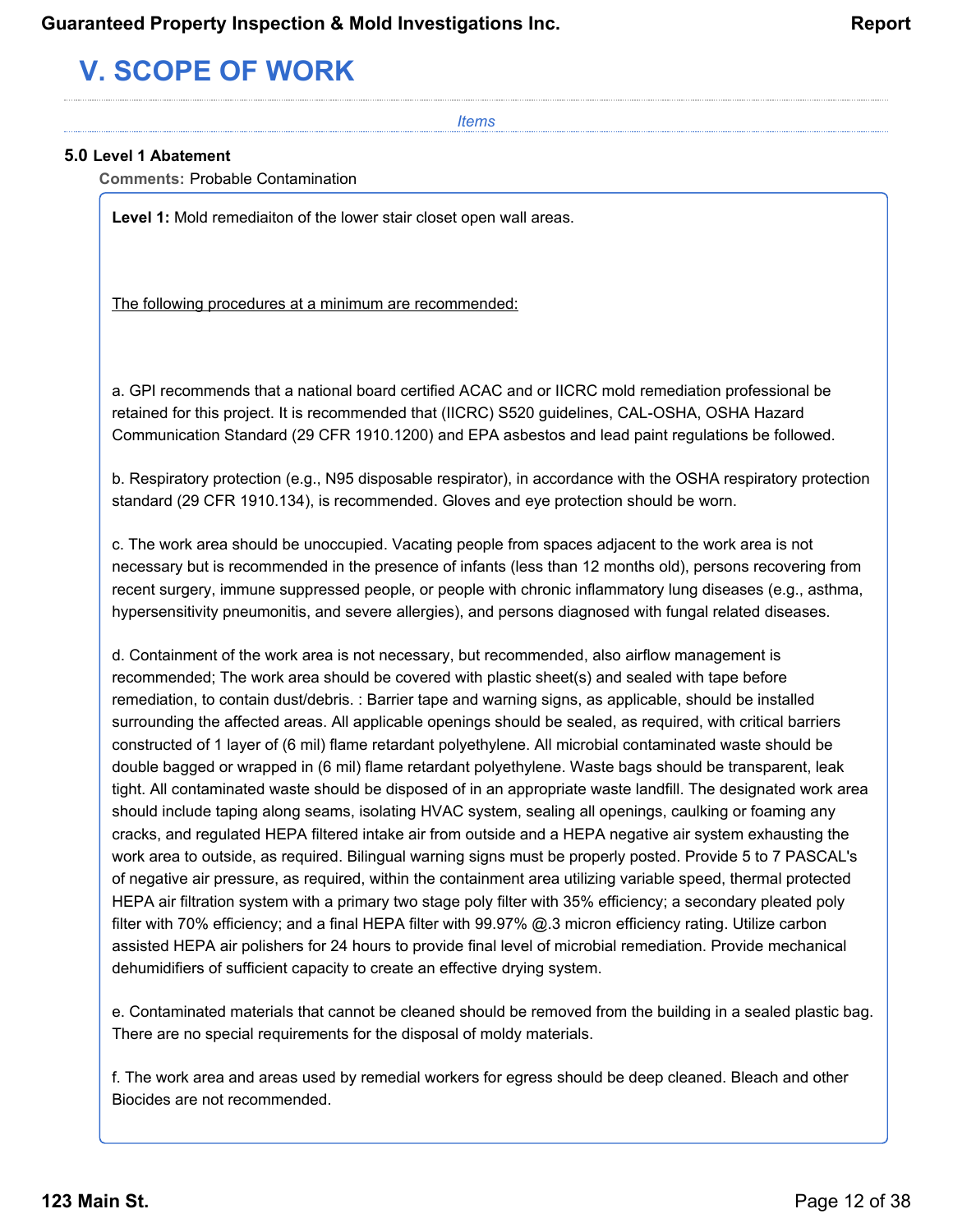g. All areas should be left dry and visibly free from contamination and debris.

h. HVAC filtration replacement and upgrades should be implemented.

i. Bleach and other Biocides are not recommended. Encapsulant should not be applied prior to postremediation assessment.

• Prior to re-construction of work area or application of encapsulant a post-remediation inspection and sampling should be completed by Guaranteed Property Inspection's ACAC Board Certified Microbial Investigator. Contact GPI to schedule a post remediation evaluation at 888.252.2274. Note that new building materials should not be re installed until laboratory tests have been received by GPI that indicate a "clear" rating.

### **5.1 HVAC REMEDIATION**

**Comments:** Visible Evidence Present

We recommend hygiene cleaning of the HVAC by a licensed HVAC contractor to include AC coils (if present). This does not include duct cleaning.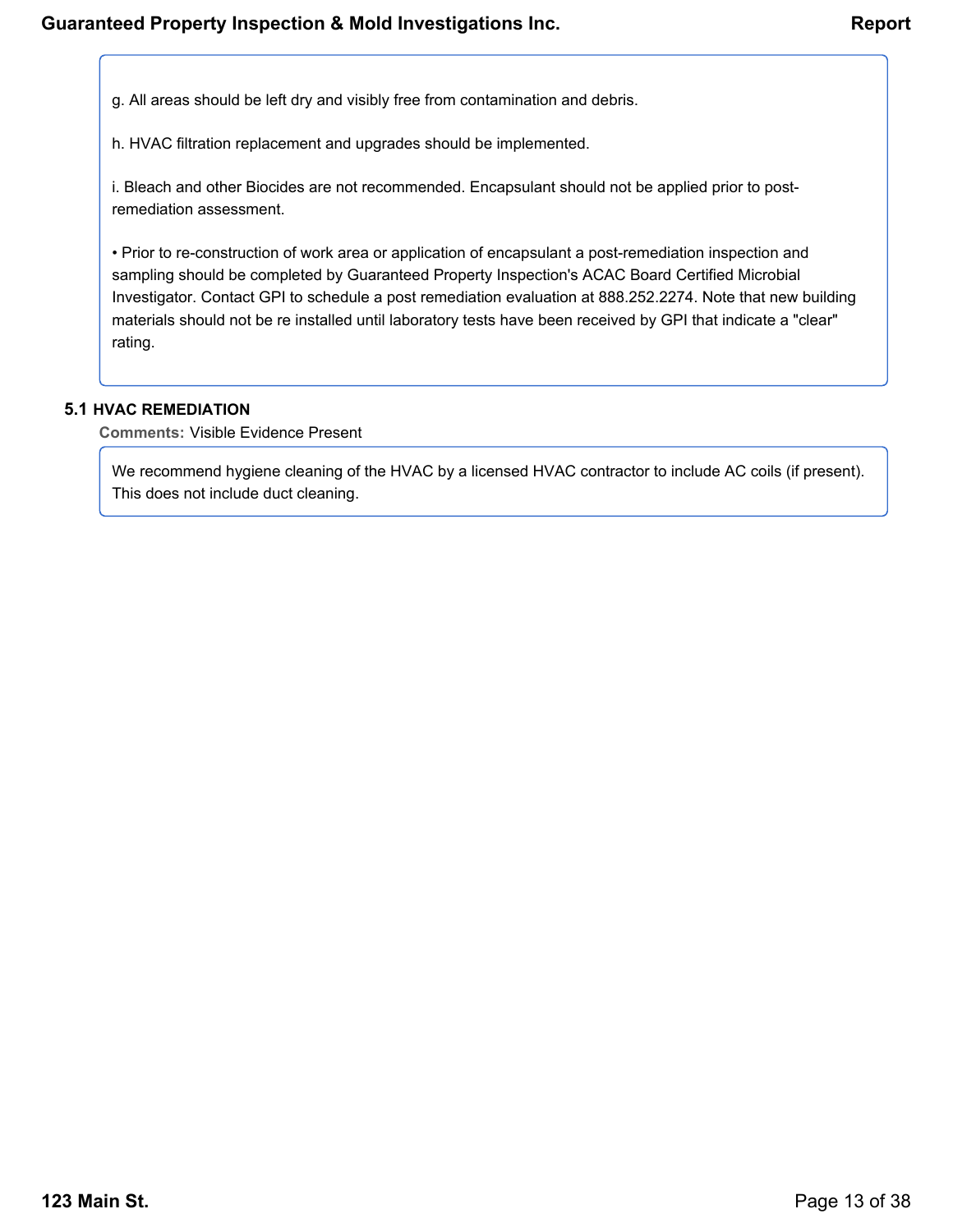# <span id="page-13-0"></span>**VI. REMEDIATION BEST PRACTICE**

*Items*

### **6.0 Overview and Definitions**

**Comments:**

#### **Overview:**

This section provides information for the client and retained remediation professional to determine the final scope of work, and types of best practice remediation actions. Further guidance regarding moisture, asbestos, radon, lead or microbial/mold removal procedures and written scope of work specifications should be finalized by an ACAC and or IICRC S500/S520 certified microbial remediation professional following: IICRC, NYC, ACGIH, AIHA, EPA, Cal OSHA and OSHA guidelines as appropriate.

Microbial contamination can be defined as the presence of microbial growth, and or mold spores, whose identity, location and quantity are not reflective of a normal fungal ecology for similar indoor environments, and which may produce adverse health effects, cause damage to materials and or adversely affect the operation of function of building systems. The size of the area impacted, type of fungal contamination, as well as contaminant exposure condition primarily determines the level of remediation recommended.

Samples if collected, were analyzed in order to determine the type(s), approximate amount, exposure and ranking of fungal or other microbial components present at the sampling location(s). The sample(s) analyses represent the conditions present at the time of collection. The information these results provide may be used to help decide if additional investigation and or remediation should be performed.

In the event there is no action recommended, this means that the inspection observations, measurements and or collected samples indicate that the sampled locations exhibited normal fungal ecology (Condition 1): "an indoor environment that may have settled spores, fungal fragments or traces of actual growth, whose identity, location and quantity is reflective of a normal fungal ecology for a similar indoor environment." (IICRC).

### **IICRC Definitions of Indoor Conditions Relative to Water/Moisture and Mold:**

#### *Mold/Microbial Conditions:*

Contaminated as the presence of indoor mold growth and/or spores, whose identity, location and amplification are not reflective of a normal fungal ecology for an indoor environment, and which may produce adverse health effects and cause damage to materials, and adversely affect the operation or function of building systems.

Condition 1 (normal ecology) - may have settled spores, fungal fragments or traces of actual growth whose identity, location and quantity is reflective of a normal fungal ecology for an indoor environment.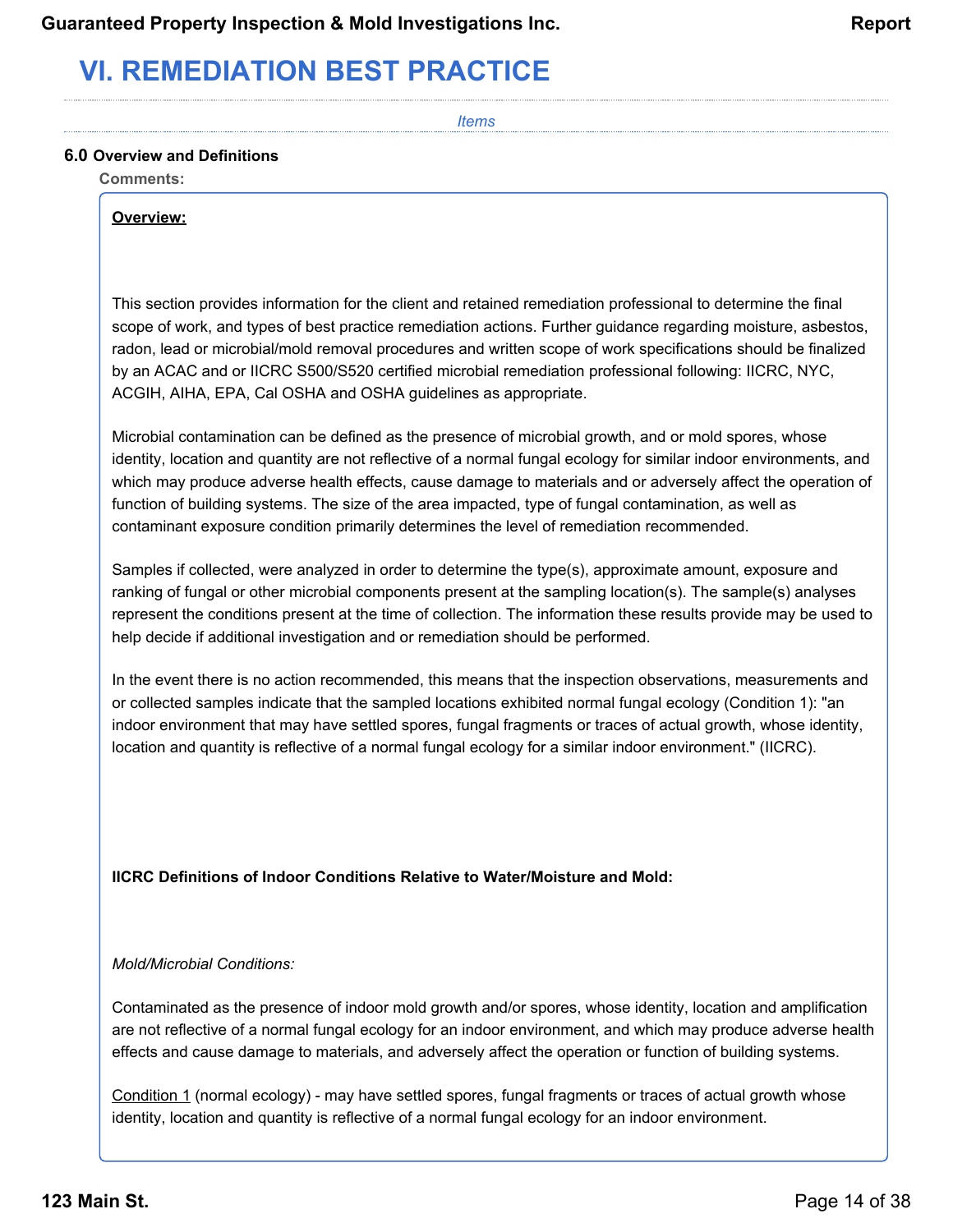Condition 2 (settled spores) - an indoor environment which is primarily contaminated with settled spores that were dispersed directly or indirectly from a Condition 3 area, and which may have traces of actual growth.

Condition 3 (actual growth) - an indoor environment contaminated with the presence of actual growth and associated spores. Actual growth includes growth that is active or dormant, visible or hidden.

### Water/Moisture Conditions:

The Water Damage Restoration Standards identify three water conditions:

Category 1 water- "water originating from a source that does not pose substantial harm to humans...clean water."

The Water Damage Restoration Standards identify two contaminant water conditions that require intervention:

Category 2 water- "water originating from a significant degree of chemical, biological and/or physical contamination and having the potential to cause discomfort or sickness if consumed by or exposed to humans...grey water." e.g. dishwasher, urine (no feces); any water untreated for more than 48 hours may change to category 3.

Category 3 water- "grossly unsanitary water containing pathogenic agents, arising from sewage or other contaminated water sources and having the likelihood of causing discomfort or sickness if consumed by or exposed to humans. This category includes all forms of… ground surface water…black water." any water untreated for more than 48 hours may change to category 3. e.g. toilet backflows beyond the trap is always considered black water.

### **6.1 Disposition Guidelines of Personal Property**

**Comments:**

### **Disposition Guidelines of Personal Property:**

All personal property in areas of contamination exposure should be considered as condition 2 (settled spores); (IICRC).

Personal property: (without moisture or water damage) Includes items with visible mold growth if it is strictly on the surface: •Porous, semi-porous, non-porous: Clean and restore.

Personal property: (with moisture or water damage) •Porous objects (e.g. Upholstery furniture, mattresses, carpet padding, carpets, stuffed animals, pillows, paper products, books, pressed wood furniture, acoustical ceiling material and tiles, gypsum wallboard); Remove and discard.

Semi-porous; (e.g. Wood furniture) Remove and discard.

Nonporous; (e.g. Metal, glass, tile, stone, plastic) Clean, sanitize and restore.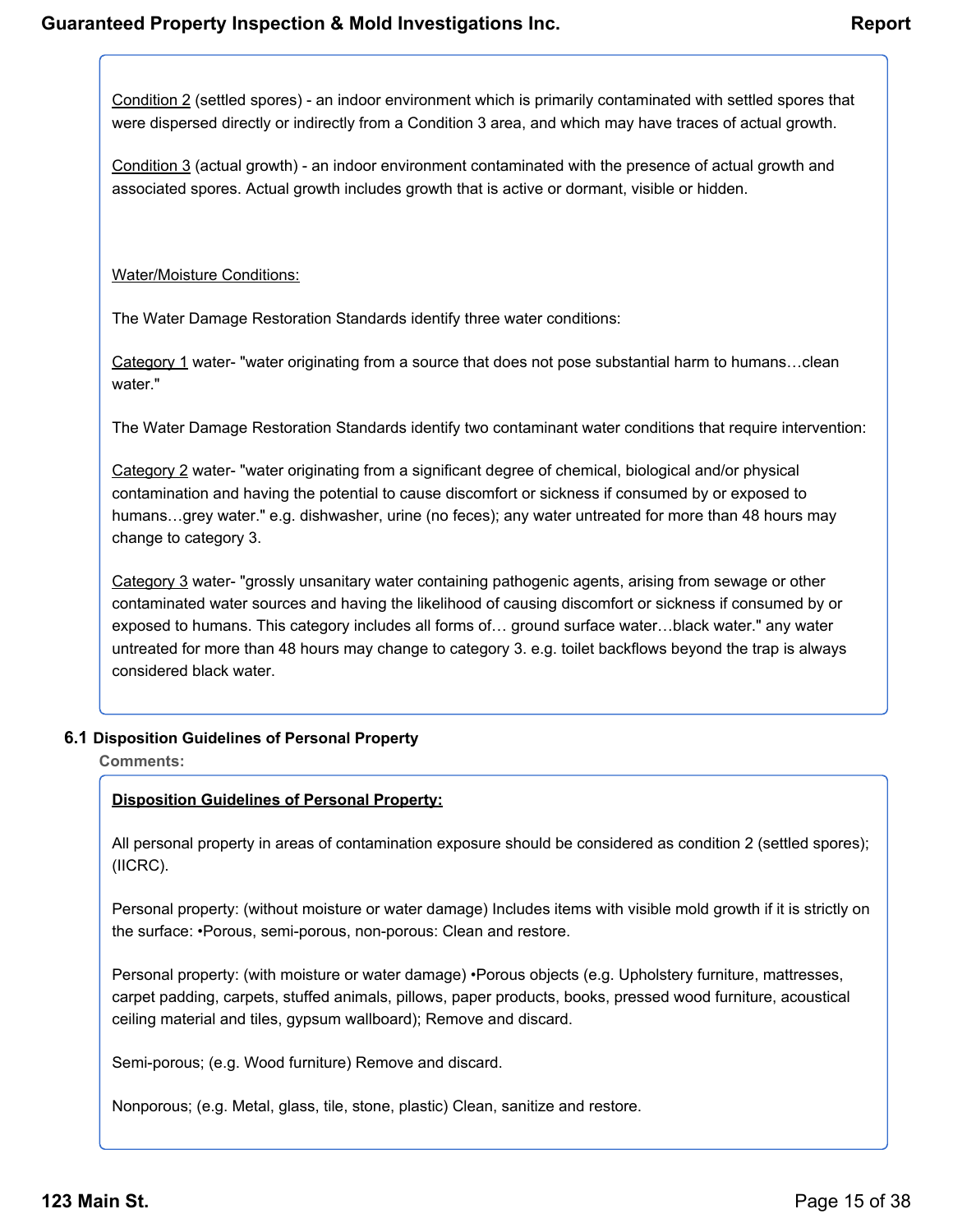Clothing and Fabrics: Can be washed or dry cleaned if the fungal contamination is not severe. Items that do not show visible contamination, but which have been subjected to very high levels of airborne spores, can be laundered or dry-cleaned.

Irreplaceable personal items or other modifications of disposition: (see (IICRC) S550 and S520 guidelines, and consult with contracted cleaner).

### **6.2 General Recommendations for Scope of Work**

**Comments:**

### **General Recommendations for Scope of Work:**

1. Resolve the source(s) of moisture for the area of concern. Mold or other microbials can

reoccur if the cause of moisture is not remedied. Moisture repair must be completed prior

to any remediation for any water intrusion related procedures.

2. Implement (IICRC) S500 standards for water intrusion.

3. Remove and properly dispose of affected area drywall, starting at the source and continuing towards each side until there is no visible mold or staining and then removing an additional 2 feet beyond.

4. Remove and properly dispose of affected area insulation; starting at the source and continuing towards each side until there is no visible mold or staining and then removing an additional 2 feet beyond.

5. Remove all floor covering and adhesives in the area of concern.

6. Provide for abrasive cleaning of wood structures; in the areas of concern and or where water stains and fungal growth are visible, and an additional 2 feet beyond.

7. Implement abatement level description below.

### **Microbial Abatement Guidelines**

### General Guidelines: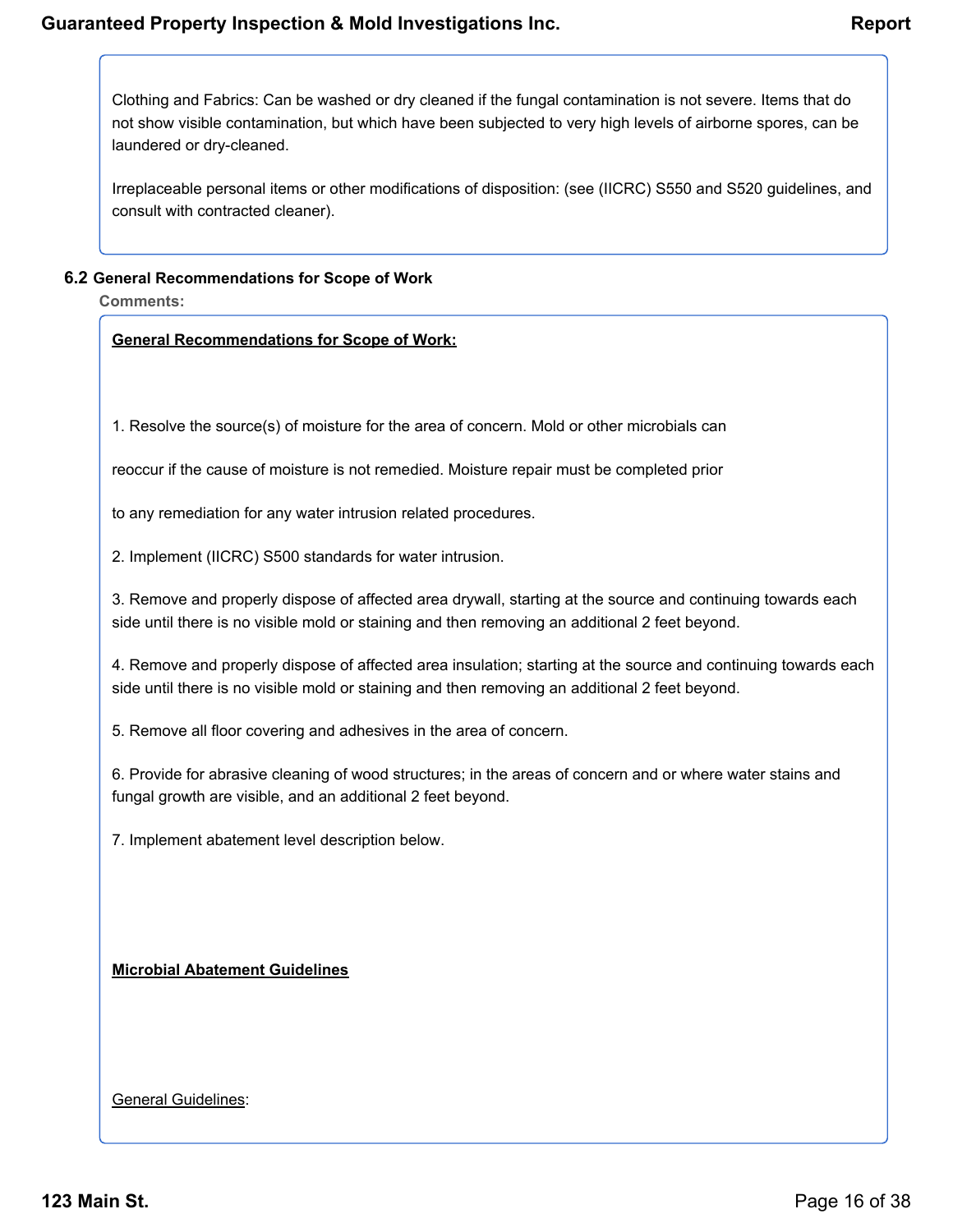Failure to adhere to the (IICRC) S520/S500 Remediation Procedures and other guidelines such as EPA, NYC, Cal OSHA, OSHA, AIHA, NIOSH, and ACGIH can result in inadequate microbial abatement as well as health hazards to workers and occupants of the property. In addition, an increase in "clearance testing" and cleaning costs may result from improper or inadequate remediation procedures.

Because of the potential health effects associated with elevated concentrations of microorganisms, only competent individuals familiar with the precautionary measures required should perform remediation. Specific guidelines governing this type of remediation are contained in (IICRC) S520, NY City Guidelines, and EPA (402-K-01-2001). In addition, general occupational safety is addressed by CAL-OSHA and in two Occupational Safety and Health Administration (OSHA) regulations. The general duty clause of the 1970 OSHA Act requires employers to provide a work environment "free from recognized hazards" and the 1987 Hazard Communication Standard provisions for employers to inform employees of chemical work-place hazards, including carcinogens, sensitizers and neurotoxins. Precautionary measures that may be required include - (1) negative pressurization, (2) physical isolation, (3) the use of respirators equipped with high efficiency particulate (HEPA) filters, (4) protective equipment for eyes and skin and (5) the use of asbestos abatement precautions.

The goal of remediation is to remove or clean contaminated materials in a way that prevents the emission of fungi and dust contaminated with fungi from leaving a work area and entering an occupied or non-abatement area, while protecting the health of workers performing the abatement as well as occupants.

The remediation methods listed were designed to achieve this goal; however, they are not meant to exclude other similarly effective methods and are not a substitute for a site-specific work plan. Since little scientific information exists that evaluates the effectiveness and best practices for mold remediation, these guidelines are based on principles used to remediate common indoor environmental hazards; it is the responsibility of the people conducting remediation to ensure the scope, methods, and engineering controls enacted are adequate. Mold remediation always requires some level of isolation of materials or containment. The lower level of containment or isolation involves sealing removed moldy materials in a plastic bag for disposal. Local area or full area containment decisions are made based on the type, level of mold burden and size of the probable area of growth and the potential for occupant exposure or building contamination without containment.

Any exclusions to the minimum remediation methods listed here should be carefully considered prior to implementation. Prior to any remediation, consideration must also be given to the potential presence of other environmental hazards, such as asbestos and lead. These guidelines are based on possible health risks from mold exposure and may be superseded by standard procedures for the remediation of other indoor environmental hazards.

**Moisture Control and Building Repair:**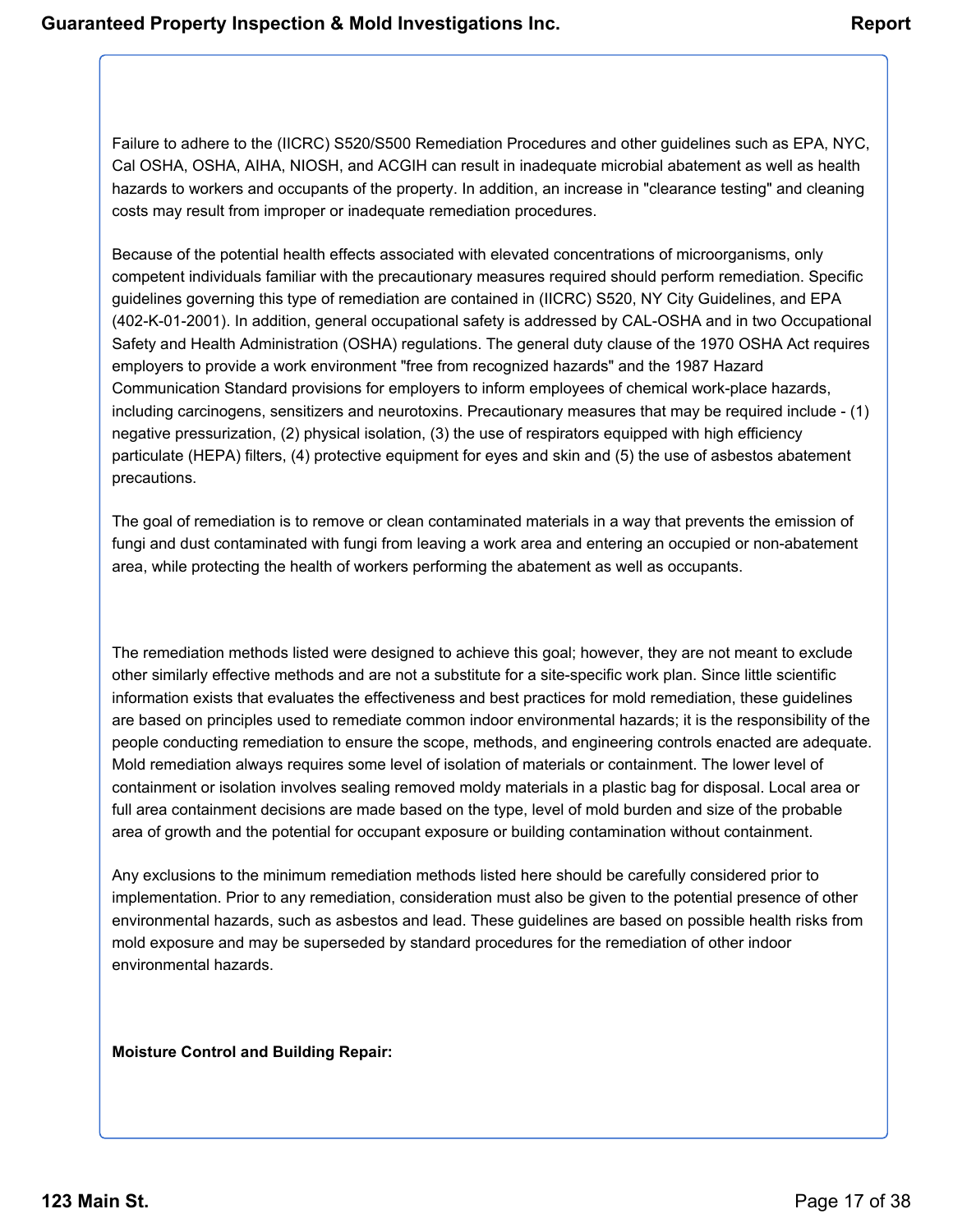In all situations, the underlying moisture problem must be corrected to prevent recurring mold growth. Indoor moisture can result from numerous causes, such as: façade and roof leaks; plumbing leaks; floods; condensation; and high relative humidity. An appropriate building expert may be needed to identify and repair building problems. An immediate response and thorough cleaning, drying, and/or removal of water-damaged materials will prevent or limit microbial growth. Relative humidity should generally be maintained at levels below 65% to inhibit mold growth. Short-term periods of higher humidity would not be expected to result in mold growth. However, condensation on cold surfaces could result in water accumulation at much lower relative humidity levels. Relative humidity should be kept low enough to prevent condensation on windows and other surfaces. Emphasis should be placed on ensuring proper repairs of the building infrastructure so that water intrusion and moisture accumulation is stopped and does not recur.

### **Cleaning Methods:**

Non-porous materials (e.g. metals, glass, and hard plastics) can almost always be cleaned. Semi-porous and porous structural materials, such as wood and concrete can be cleaned if they are structurally sound. Porous materials, such as ceiling tiles and insulation, and wallboards (with more than a small area of mold growth) should be removed and discarded. Wallboard should be cleaned or removed at least six inches beyond visually assessed mold growth or wet or water-damaged areas.

A professional restoration consultant should be contacted to restore valuable items that have been damaged. Cleaning should be done using a soap or detergent solution. Use the gentlest cleaning method that effectively removes the mold to limit dust generation. All materials to be reused should be dry and visibly free from mold. Consideration should also be given to cleaning surfaces and materials adjacent to areas of mold growth for settled spores and fungal fragments.

A vacuum equipped with a High-Efficiency Particulate Air (HEPA) filter could also be used to clean these adjacent areas. Disinfectants are seldom needed to perform an effective remediation because removal of fungal growth remains the most effective way to prevent exposure. Disinfectant use is recommended when addressing certain specific concerns such as mold growth resulting from sewage waters. If disinfectants are considered necessary, additional measures to protect workers and occupants may also be required. Disinfectants must be registered for use by the United States Environmental Protection Agency (EPA). Any antimicrobial products used in a HVAC system must be EPA-registered specifically for that use. The use of gaseous, vapor-phase, or aerosolized (e.g. fogging) biocides for remedial purposes is not recommended. Using biocides in this manner can pose health concerns for people in occupied spaces of the building and for people returning to the treated space. Furthermore, the effectiveness of these treatments is unproven and does not address the possible health concerns from the presence of the remaining non-viable mold.

Cleaning and painting (encapsulation) should only be considered if removal and replacement is not an option and if the contamination area and extent is limited. EPA scientists have identified three effective paints that were tested as limiting microbial growth for cleaned areas of growth: Permawhite, M-1 Additive and Porterscept.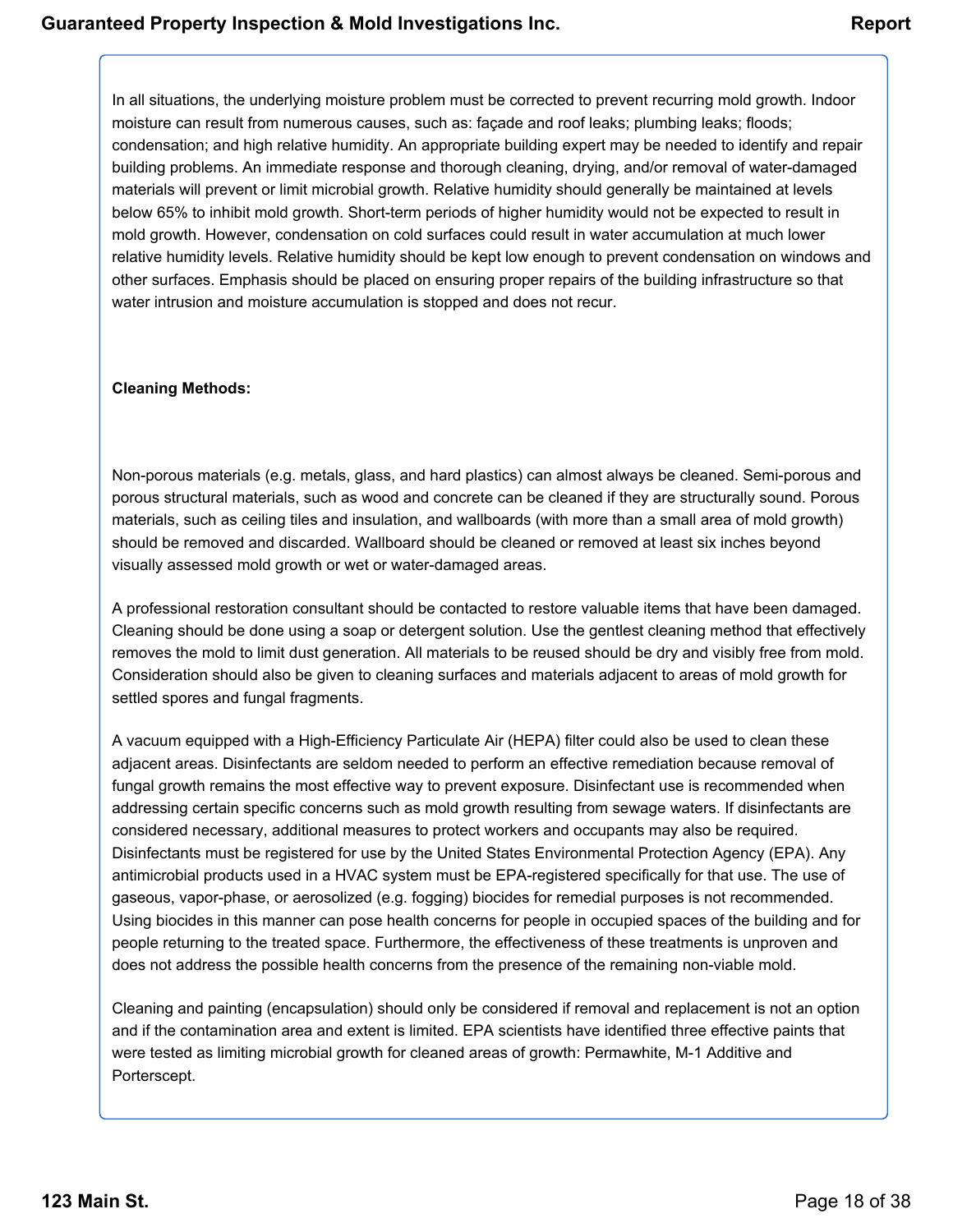### **Quality Assurance Indicators:**

Measures to ensure the quality and effectiveness of remediation should be undertaken regardless of the project size. Evaluations during as well as after remediation should be conducted to confirm the effectiveness of remedial work, particularly for large-scale remediation. At minimum, these quality assurance indicators should be followed and documented: The underlying moisture problem was identified and eliminated; Isolation of the work area was appropriate and effective; Mold removal and worksite cleanup was performed according to the site-specific plan; Any additional moisture or mold damage discovered during remediation was properly addressed; Upon completion of remediation, surfaces are free from visible dust and debris.; If environmental sampling was performed, the results of such sampling were evaluated by a trained building or environmental health professional.

Restoring treated spaces should not be completed until these quality assurance steps are completed.

• Prior to re-construction of work area or application of encapsulant a post-remediation inspection and sampling should be completed by Guaranteed Property Inspection's Board Certified Microbial Consultant. Contact GPI to schedule a post remediation evaluation at 888.252.2274. Note that new building materials should not be re installed until laboratory tests have been received by GPI that indicate a "clearance" rating.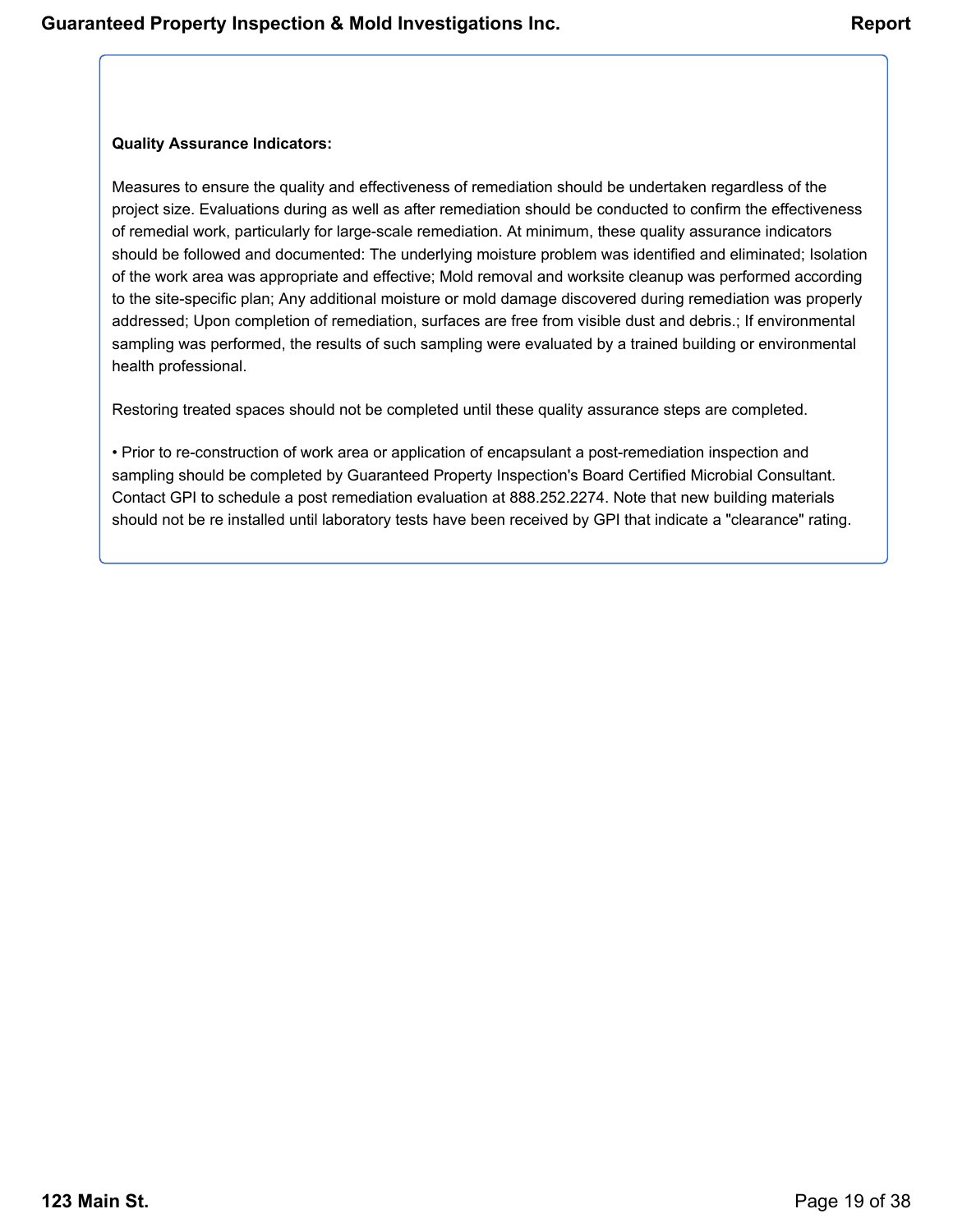# <span id="page-19-0"></span>**VII. METHODS AND PROCEDURES**

*Items*

### **7.0 Instruments and Sampling**

**Comments:**

### **Description of Specialized Inspection Instruments:**

### **Moisture Meter**

The presence of moisture on the surface of building materials or inside structural components is the primary factor in sustaining microbial growth, which may lead to exposure to microbial emissions of spores, mycotoxins and microbial Volatile Organic Compounds (mVOCs).

To avoid microbial growth, it is recommended that moisture content of structure wood products be below 15%. Other building and construction materials, such as drywall and plaster, should measure at or below the baseline reading(s) taken from dry or unaffected materials of similar composition. All elevated moisture findings are confirmed with two moisture meter instruments to avoid false negatives or positives. There are two types of moisture meters typically used in the microbial industry. Pin-type meters, which utilize the principle of electrical resistance. Pin-less meters use radio frequency signals to penetrate the material being tested. GPI moisture meters currently in use are: Protimeter (Pin-type) and General MMD5NP (Pin-less).

### **Thermometer Hygrometer**

The U.S. Environmental Protection Agency states that mold growth can occur on surfaces whose temperature ranges between 40º and 100º F. Unfortunately, most molds grow very well at the same temperatures that humans prefer. Therefore, it is not feasible to control mold growth in our home environment through the control of temperature. Most molds requires the presence of considerable moisture for growth. Obviously, the word "considerable" is key here. The mycologists (fungi scientists) refer to "water activity" when describing the required conditions for mold growth. The various species of mold have different water activity requirements. A material's "water activity" is equivalent to the relative humidity of the air that would be in equilibrium with the material at that material moisture content. The vast majority of mold species require "water activity" levels that are equivalent to material equilibrium moisture contents corresponding to relative humidity of at least 70%. The EPA reports that some molds can grow at 60% relative humidity or above. Indoor relative humidity (RH) should be kept below 60 percent -- ideally between 30 percent and 50 percent, if possible. Low humidity may also discourage pests (such as cockroaches) and dust mites. We measures temperature and relative humidity with the digital RH thermometer hygrometer.

### **Thermal Imaging**

The FLUKE Portable Infrared Thermal Imager Camera offers a noninvasive means of monitoring and diagnosing the condition of buildings. It provides immediate documentation of as-built or post restoration quality, post-casualty cause and origin data, plumbing and building envelope water leakage, post-flood and fire water-damaged material assessment, energy use inefficiency, and roofing. Extending human vision with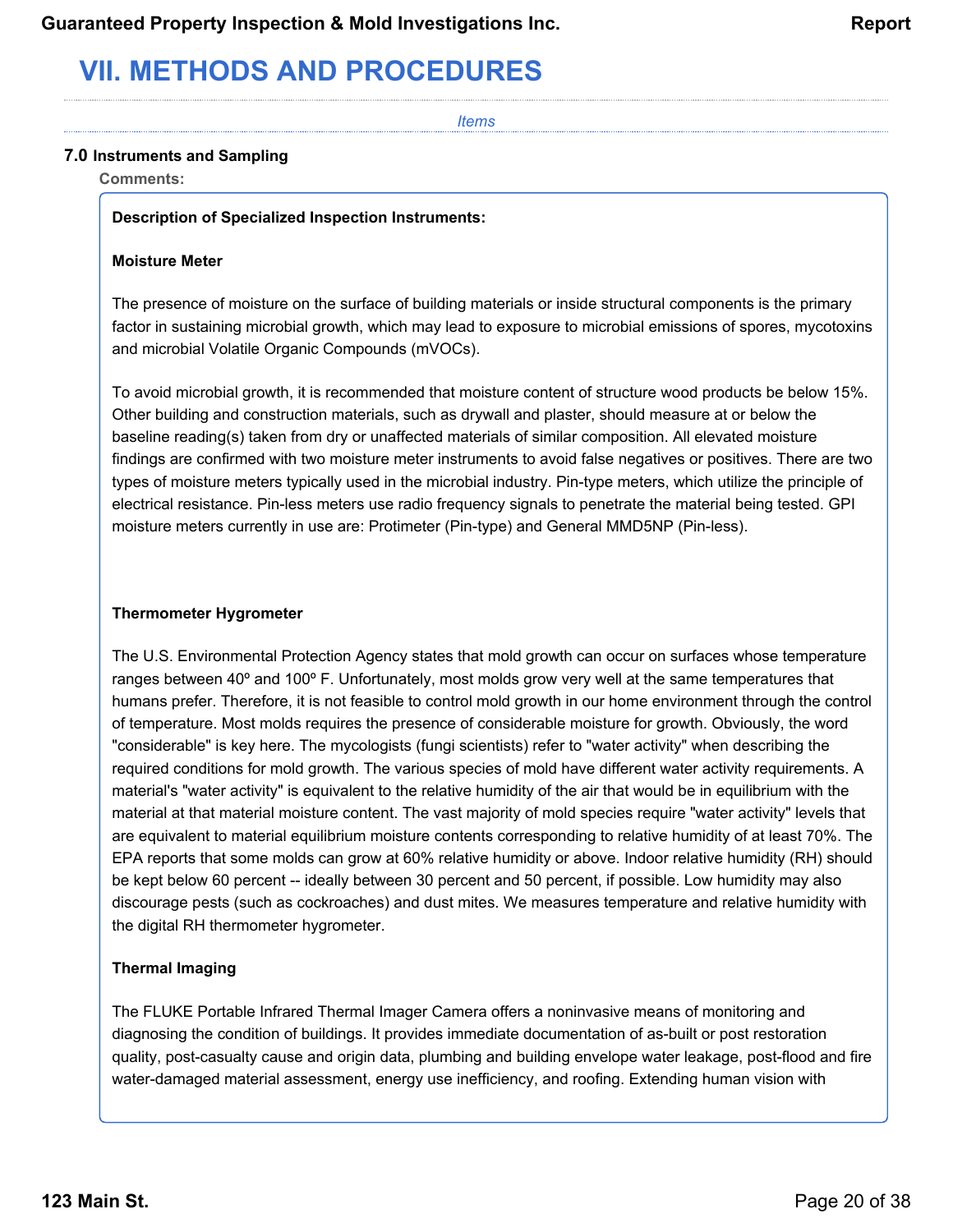electronic imaging is one of the most powerful techniques available to science and industry, particularly when it enables us to see light in the infrared, or IR portion of the spectrum.

### **Sampling Methodology:**

### **Microbial Accredited Laboratory**

Samples are collected and submitted to an independent accredited microbial laboratory: EMLab, EMSL, Mycometrics, Hayes, Assured Bio Technology and or Aerotech. Samples are typically delivered to the lab by the investigator or express mailed.

Since important health, remediation and financial decisions will be based on results of these analyses, it is vital that the laboratory analyzing the samples be proficient in producing high quality data. EMLab, EMSL, Mycometrics, Hayes, Assured Bio Technology, and Aerotech have the distinction of having an AIHA EMLAP accredited labs. The accreditation complies with International Standard ISO/IEC 17025, general requirements for the competence of testing and calibration laboratories. When a laboratory is accredited by AIHA, the laboratory and its clients have the assurance that the laboratory has met defined standards for performance based on examination of a variety of criteria. When a laboratory is accredited by AIHA, it becomes part of an elite group of laboratories achieving and maintaining a high level of professional performance.

AIHA's EMLAP program is designed for laboratories specializing in analysis of microorganisms commonly detected in air, fluids and bulk samples, as part of IAQ investigations. The AIHA accreditation program is a rigorous, thorough and lengthy process involving all operations and personnel of the accredited site. The scope and program requirements for EMLAP accreditation include: Personnel Qualifications, Methods of Analysis, Quality Assurance, Laboratory Records, Standard Operating Procedures, Facilities, Site Visits & Participation in the EMPAT program.

### **Sampling and Analysis Methods**

### **Direct Surface/Bulk**

Substrates suspected of microbial contamination should be sampled to identify sources of airborne contamination. When mold/microbial or suspected mold/microbial is visible, direct surface sampling is recommended. This sample method can help determine types of microbials that are present, however it is not a reliable measure of the quantity of mold/bacteria that may be present in the indoor environment. A swab or bulk cultured analysis of a direct sample is considered the best method of analysis. The cultured method may help resolve a specific microbial species identification problem. Cultured sampling can also provide information on: mold spore counts, fungal growth, bacterial, sewage, E. Coli/Coliform, Legionella, and yeast ID. Tape lift or swab direct samples are also useful for non-cultured analysis and provide for a quicker result turn around.

Direct sampling does not provide information about other mold/bacteria which are not directly on the sampled spot. Visible microbial contamination that is confirmed by direct surface sampling is evidence of indoor contamination (ACGIH), however it is not a confirmation of potential exposure levels.

### **Inertial Impaction Air Quality Sampling**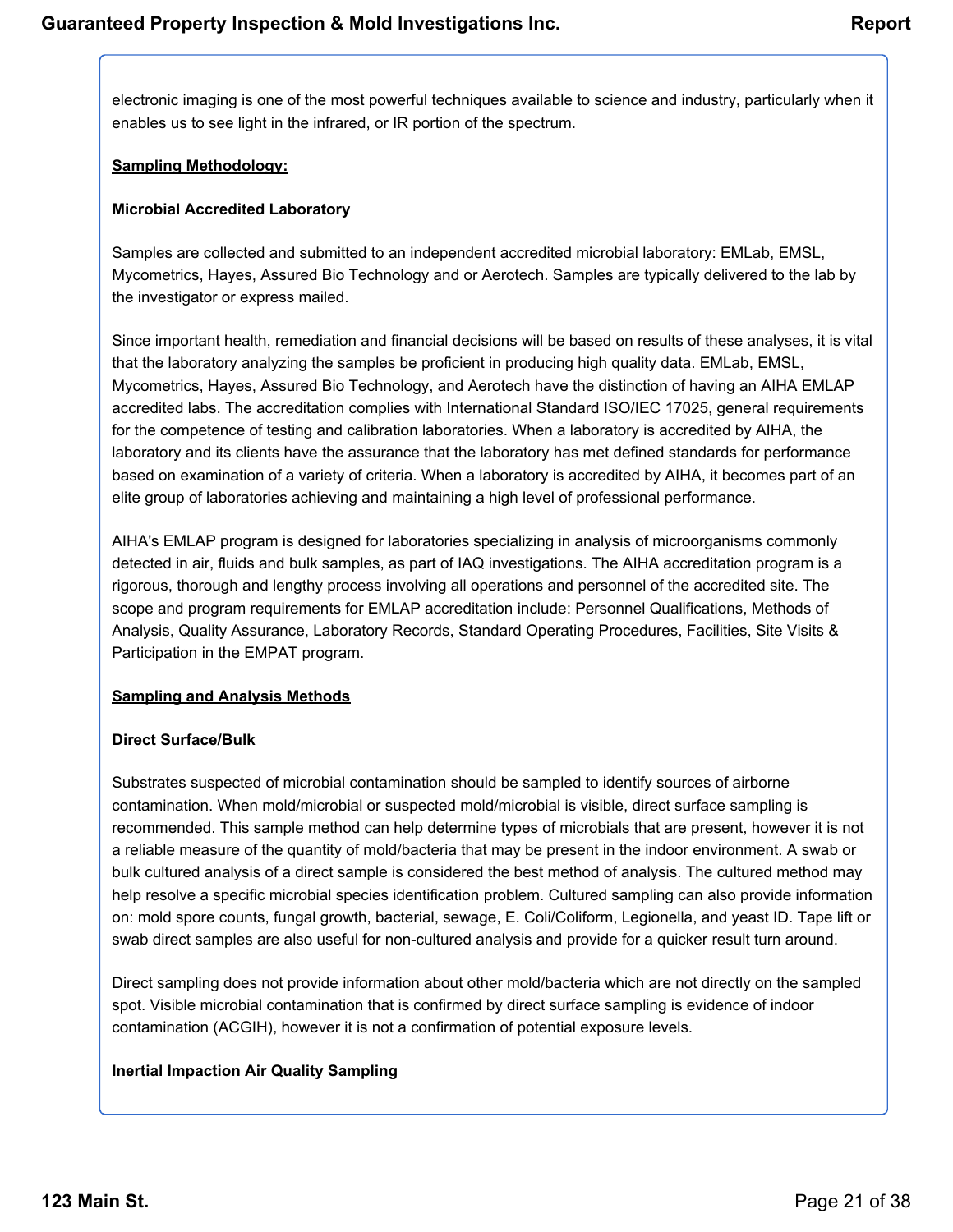With the absence of scientific fungi exposure limits in non-industrial settings, the traditional common accepted industry practice as supported by ACGIH, AIHA, and EPA guidelines, is to compare biodiversity of outside bioaersol concentrations and species to inside concentrations and species. The species of fungi found indoor and outdoor air typically are similar if outdoor air is the primary source. If fungal concentrations indoors are consistently higher than those outside, then indoor sources are indicated. However, indoor problem fungal growth may also be present in situations where indoor concentrations of airborne fungi are equal to or lower than those outdoors, and interpretation of data depends on a knowledge of the kinds of fungi present in the two environments.

In buildings without mold problems, the qualitative diversity (types) of airborne fungi indoors and outdoors sampled should be similar. Conversely, the dominating presence of one or two kinds of fungi indoors and the absence of the same kind outdoors may indicate a moisture problem and degraded air quality. Levels of similar genera 10 times higher than the outside can indicate "significant" contamination of interior substrates. Further, the consistent presence of certain indicator fungi (that can be determined by non-viable, culture or DNA sampling) such as Stachybotrys chartarum, Chaetomium, Aspergillus versicolor, or various Penicillium species over and beyond background concentrations may indicate the occurrence of a moisture problem and a potential atypical exposure.

Air sampling alone is considered insufficient when the objective of a microbial IAQ survey is to determine the nature and extent of fungal growth and the implications. Air sampling of any kind cannot provide an estimate of mold exposure over an extended time period. Air sampling should be combined with other methods to properly evaluate an indoor space. Non-viable spore trap sampling is also considered inadequate to specifically characterize the air quality for fungi, since microscopic examination only allows for identification of a very few genera/species spores. As a result cultured or Quantitative Polymerase Chain Reaction sampling techniques may need to be added to better determine mold species. Nonetheless, spore trap sampling can be a useful tool and has advantages over culturable media, i.e. rapid turnaround time, and more reliable for non-culturable spores.

In wall air cavity air sampling is a controversial area of industrial hygiene practice, with some discouraging its use because of both false positives and false negatives being common. In wall testing can be useful to assist with the location of suspected hidden mold growth, when it is combined with other mold testing approaches.

Non-viable air samples are collected using a Model B520 Bioaerosol Sampling controlled flow sampling pump for bioaerosol sampling with Allergenco-D™ or Air-O-Cell™ cassette. The B520 pump is calibrated before and after each sample collection job with a mini-BUCKÔ Primary Flow Calibrator.

### **Quantitative Polymerase Chain Reaction**

Quantitative Polymerase Chain Reaction (QPCR) is cutting edge molecular technology that analyzes for the genetic material called deoxyribonucleic acid (DNA) that is found in every cell. DNA is unique for every individual organism. Using QPCR allows for the detection of fungi, bacteria and certain viruses by identifying the presence of their specific DNA in their genome. The development and utilization of real-time polymerase chain reaction (RTPCR) in detection and quantitation of fungi in the indoor environment has been made possible by a patented technology developed by the US Environmental Protection Agency (US-EPA).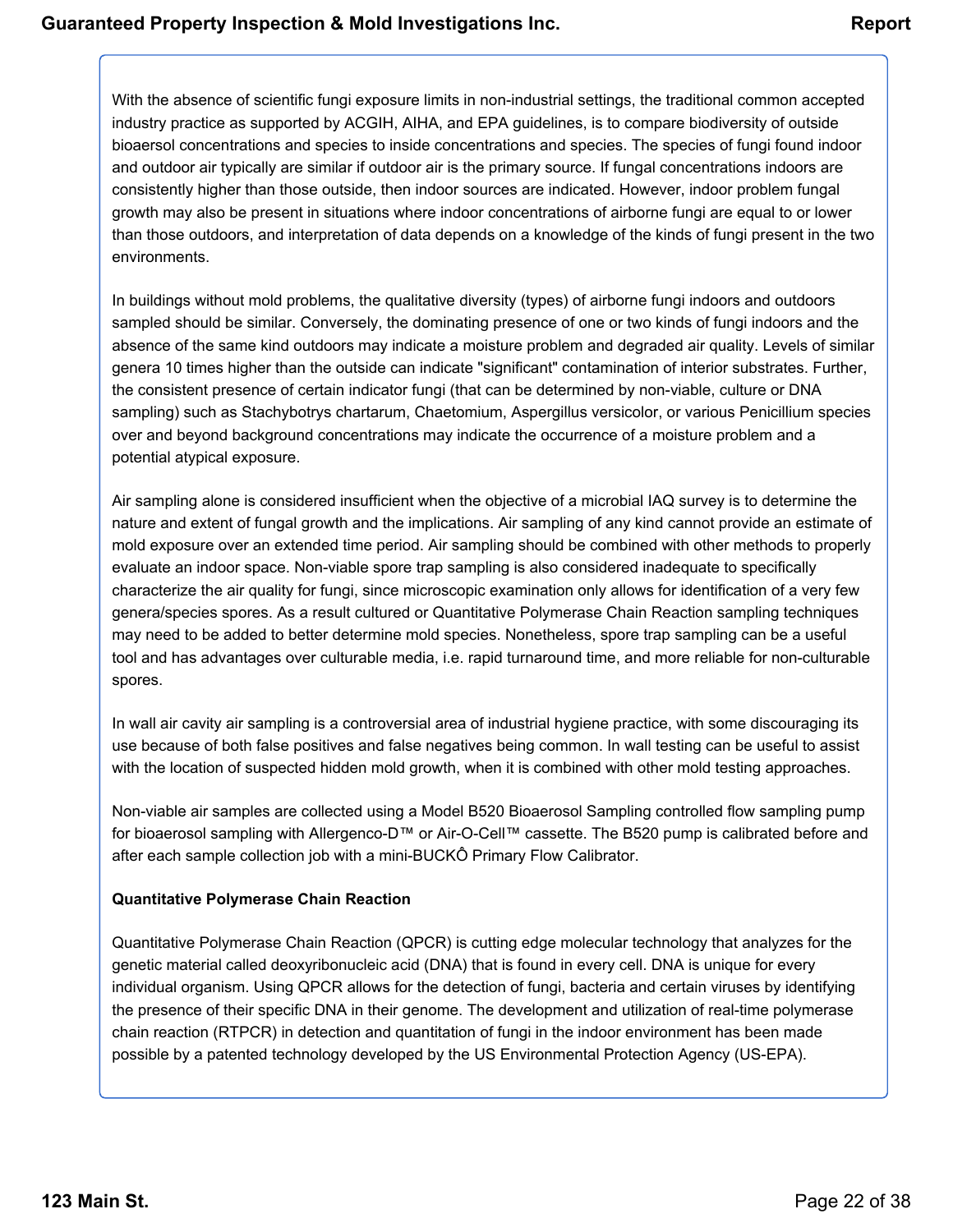QPCR can detect the presence of small quantities of organisms whether they are alive, dead or cannot be cultured. For these reasons, QPCR is a fast, accurate, sensitive and specific alternative analysis that has many advantages over traditional microbiological methods that involve microscopic direct examination or culturing.

### **Environmental Relative Moldiness Index (ERMI)**

The ERMI has been developed by EPA (Environmental Protection Agency) scientists for research using a sophisticated research DNA test method by which to compare and interpret fungal data at the molecular level. The ERMI was developed by EPA scientists as a screening tool for the evaluate potential risk of an indoor mold growth problem. Using ERMI protocols, targeted mold species can be quantified bio-chemically. Mold species are divided into two groups by the ERMI. The first group of 26 indicator species represents molds associated with water damage, while the second group represents common indoor molds. The ERMI report includes the detection and concentrations of 36 specific mold species along with the combined ERMI value itself. The overall ERMI measurement provides a rank of the "moldiness" to compare the results to a national scale, based on a national HUD survey of 1,096 homes. An ERMI score is also used in conjunction with individual mold species quantifications to determine mold conditions. More recent research also considers the value of "group two" molds as an indicator of problem mold conditions. The preferred method collects dust from a measured floor area with a dust sample collection kit. The dust sample will contain not only mold spores (like previous traditional test methods) but also mold particles (which also cause negative health symptoms) that have settled out of the air onto carpet, floor or surfaces. The dust is then analyzed in the laboratory using a DNA-based technology called mold-specific quantitative polymerase chain reaction, or MSQPCR. The results of the test provide a scientifically derived value between about -10 to 20 that are compared to the national ERMI scale to determine the relative moldiness and average mold species levels of the sampled home or business. The ERMI is not meant as an instantaneous measure of moldiness, but a long-term history of the mold growth in the particular indoor environment.

ERMI values have now been correlated with laboratory assays and negative health symptoms. Further, it has been reported that after medical treatment, and re-occupation of the home provided the post-remediation ERMI score is below an accepted value of -1.0 or 2.0 (depending on the occupants antigen blood test measurements), treatment benefit has been reported as maintained by medical researchers.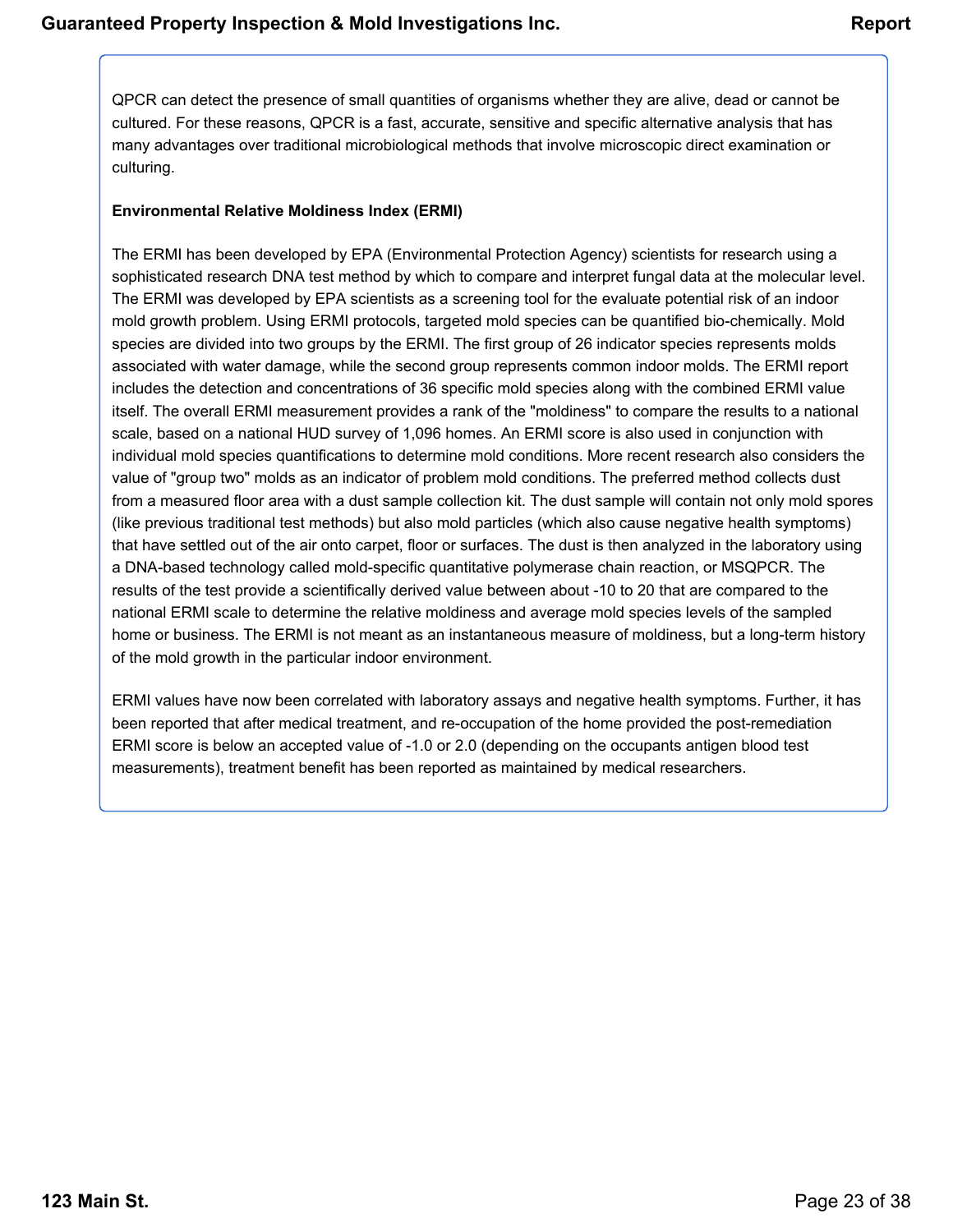# <span id="page-23-0"></span>**VIII. HEALTH EFFECTS**

*Items*

#### **8.0 Microbial Exposure**

**Comments:**

#### **Microbial Exposure**

Shoemaker (2010) identifies "Mold illness" as a subcategory of biotoxin illness, called Chronic Inflammatory Response Syndrome (CIRS). CIRS is defined as: an acute and chronic, systemic inflammatory response syndrome acquired following exposure to the interior environment of a water-damaged building (WDB) with resident toxigenic organisms, including, but not limited to fungi, bacteria, actinomycetes and mycobacteria as well as inflammagens such as endotoxins, beta glucans, hemolysins, proteinases, mannans, c-type lectins and possibly spirocyclic drimanes, plus volatile organic compounds. The EPA has indicated that 21% of all new cases of asthma are due to exposure to WDB.

The California Department of Public Health (2011) has concluded that the presence of water damage, dampness, visible mold, or mold odor in schools, workplaces, residences, and other indoor environments is unhealthy. Human health studies have led to a consensus among scientists and medical experts that the presence in buildings of (a) visible water damage, (b) damp materials, (c) visible mold, or (d) mold odor indicates an increased risk of respiratory disease for occupants. Known health risks include: the development of asthma, allergies, and respiratory infections; the triggering of asthma attacks; and increased wheeze, cough, difficulty breathing, and other symptoms. In addition, evidence is accumulating, although not yet conclusive, that the more extensive, widespread, or severe the water damage, dampness, visible mold, or mold odor, the greater the health risks.

The EPA reports that inhalation exposure to mold indoors can cause health effects in some people. Molds produce allergens (substances that can cause allergic reactions), irritants, and, in some cases, potentially toxic substances or chemicals (mycotoxins). Inhaling or touching mold or mold spores may cause allergic reactions in sensitive individuals. Mold does not have to be alive to cause an allergic reaction. Dead or alive, mold can cause allergic reactions in some people.

Allergic reactions to mold are common and can be immediate or delayed. Repeated or single exposure to mold, mold spores, or mold fragments may cause non-sensitive individuals to become sensitive to mold, and repeated exposure has the potential to increase sensitivity. Allergic responses include hay fever-like symptoms such as headache, sneezing, runny nose, red eyes, and skin rash (dermatitis). Molds can cause asthma attacks in people with asthma who are allergic to mold. In addition, molds can irritate the eyes, skin, nose, throat, and lungs of individuals whether or not they are allergic to mold.

Breathing in mold may also cause hypersensitivity pneumonitis, an uncommon disease that resembles bacterial pneumonia. In addition, mold exposure may result in opportunistic infections in persons whose immune systems are weakened or suppressed. When mold grows indoors, the occupants of a building may begin to report odors and a variety of symptoms including headaches, difficulty breathing, skin irritation, allergic reactions, and aggravated asthma symptoms. These and other symptoms may be associated with exposure to mold. But all of these symptoms may be caused by other exposures or conditions unrelated to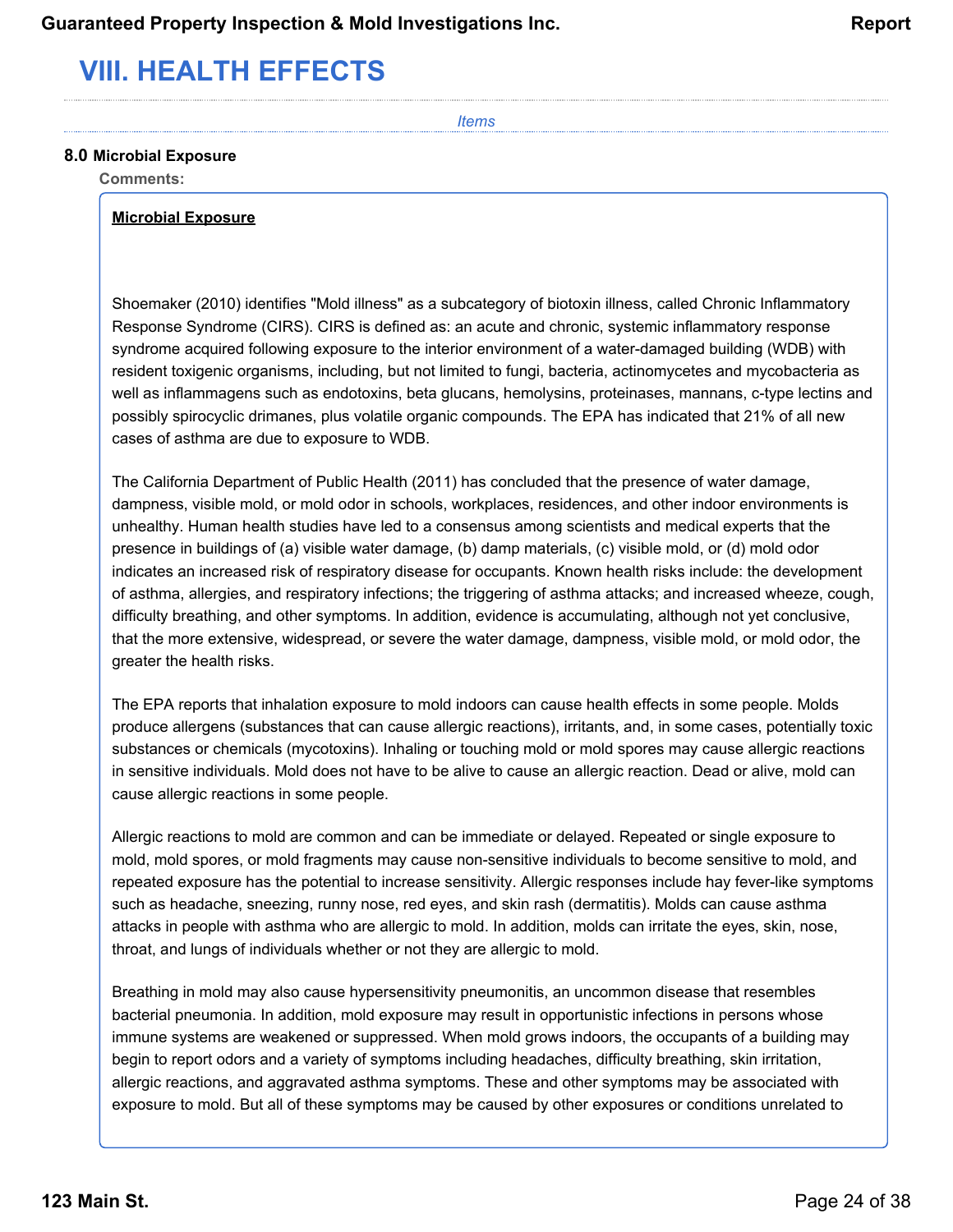mold growth. Therefore, it is important not to assume that, whenever any of these symptoms occurs, mold is the cause.

Although mold is frequently found in damp buildings, it is not the only potential contaminant - biological contaminants other than mold, and non-biological contaminants are often present and may also cause health effects. Damp buildings may attract rodents and other pests. Damp or wet building components and furnishings may release chemicals indoors.

Potential contaminants in damp or wet buildings include bacteria, dust mites, cockroaches and other pests, as well as chemicals emitted by damp building materials and furnishings.

### **8.1 Sampling**

**Comments:**

### **Sampling**

Any sampling conducted in this report does not identify whether the microbial(s) identified are alive or capable of causing disease. Further the presence of fungi or other microbials on building materials as identified by a visual assessment, bulk/surface, DNA, or air sampling results does not necessitate that people will be exposed to toxins or exhibit health effects.

### **8.2 Medical Referral and Relocation**

**Comments:**

### **Medical Referral and Relocation**

The question of what constitutes a serious health risk is difficult to assess for any bioaerosol without qualified medical involvement. Individuals with health problems that appear to be related to bioaerosol exposure should see their physicians for a referral to practitioners who are trained in Chronic Inflammatory Response Syndrome (CIRS), environmental medicine or related specialties and are knowledgeable about these types of exposures. There is no scientific evidence to support the assertion that only susceptible individuals are at risk from bioaerosol exposure in indoor environments. Pre-existing conditions and genetic make-up can make individuals more susceptible to the effects of an exposure to microbials.

Communication with building occupants is essential for successful mold remediation. Some occupants will naturally be concerned, and their concern may increase if they believe information is being withheld. The status of the building investigation and remediation should be openly communicated, along with information on known or suspected health risks.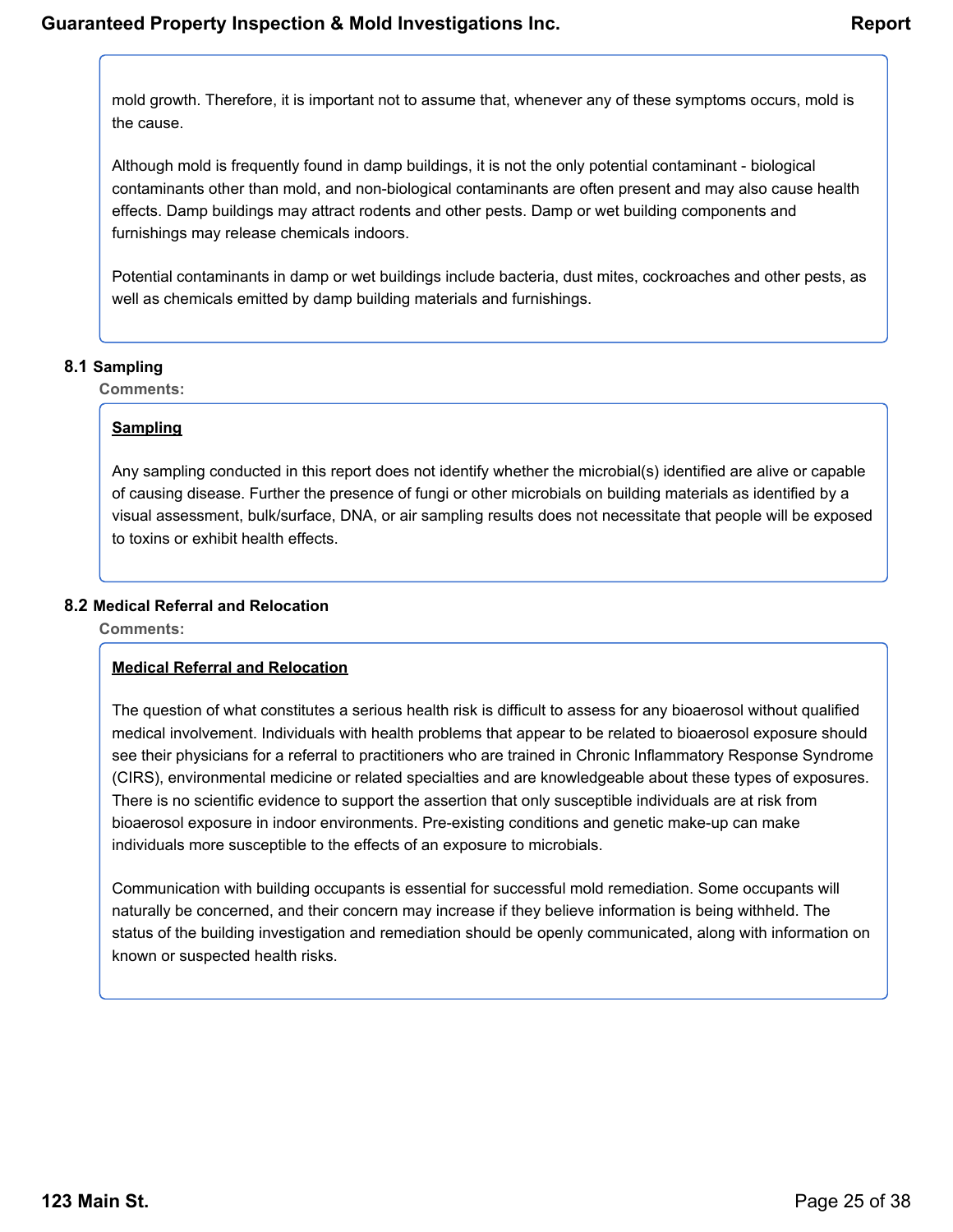# <span id="page-25-0"></span>**IX. LIMITATIONS AND CODE OF ETHICS**

*Items*

### **9.0 Limitations and Code of Ethics**

**Comments:**

### **Best Practice and Limitations**

This report is designed to provide guidance as to the inspected and or sampled location(s) having a suspected microbial and or indoor air quality problem as well as further actions that should be considered to develop specific testing or remediation specifications. Guaranteed Property Inspection and Mold Investigation, Inc. (GPI) is not responsible to identify or find hidden moisture damage, air quality, microbials or other hazards, which are not readily visible, or identified by third party laboratory results. If hidden moisture, microbials or other indoor air quality problems are found, the client should retain GPI to further investigate. This report should be submitted for further recommendations from a certified IICRC, ACAC, or a qualified indoor environmental state licensed consultant i.e. asbestos, VOC's, radon, and or lead. Individuals with health problems should see their physicians for a referral to practitioners who are trained in environmental medicine or related specialties and are knowledgeable about these types of exposures.

GPI follows protocols based on the appropriate Standards of Practice and guidelines for investigation, sample collection and the assessment of indoor environments for microbial contamination, and air quality problems of the: American Conference of Governmental Industrial Hygienists (ACGIH), American Industrial Hygiene Association (AIHA), American Council for Accredited Certification (ACAC), New York City Health Department (NYC), California Department of Health, Environmental Protection Agency (EPA), Asbestos Hazard Emergency Response Act (AHERA), IICRC, American Society of Home Inspectors (ASHI) and the California Real Estate Inspectors Association (CREIA).

This report applies only to those areas of investigation and or sample collection approved, as well as directed by the client and taken at the time, place and location referenced by this report. Sample recommended protocols by GPI are often limited by client directives based on a goal to reduce costs. Limited investigation and sampling as directed by the client may result in partial information for findings and written remediation specifications. If the client has limited recommended tests or areas of investigation, the client understands that other consulting professionals may request additional testing and inspection information to provide further recommendations. Interpretation of these parameters is a scientific work in progress and may as such be changed at any time without notice. As such, this report is unique for the property identified and should be considered a living document. GPI reserves the right to modify its contents as needed to reflect new industry science or site findings. GPI makes no express or implied warranties or guarantee as to such use or interpretation, or sole reliance on this report and as to the testing methodology used. The client is solely responsible for the use of these tests and report results.

Reports are generated by GPI at the request of, and for the exclusive use of, the person or entity (client) named on this report, further it is assumed that the correction of the underlying cause of air quality or microbial contamination is the responsibility of the client or property owner and not GPI. Reliance on or use of this copyrighted© report by anyone other than the client, for whom it was prepared, is prohibited. No part of this document may be reproduced without the permission of the author, GPI, Irvine, CA 92603. No responsibility is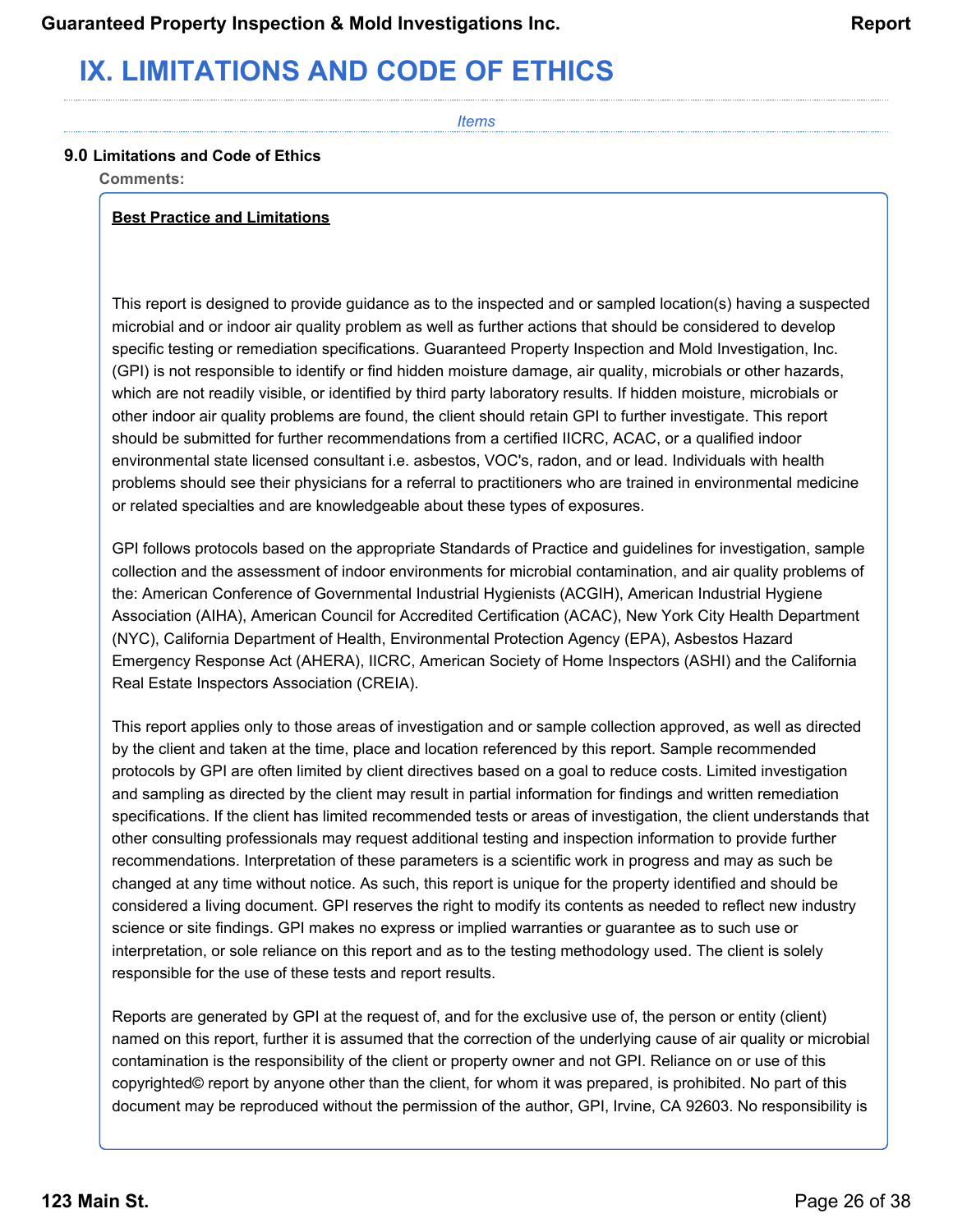assumed by the author for any injury and or damage to persons or property as a matter of products liability, negligence or otherwise, or from any use or operations of any methods, products, instructions or ideas contained in the material herein. Reports or copies of this report will not be released or discussed by GPI without the prior expressed written contractual consent from the client named in this report. This report is the intellectual property of GPI; that is unique to each report and is a copyrighted document. Reliance or use by any third party, does not make said third party a third party beneficiary to GPI's contract with the client. For the same reasons, no warranties or representations, expressed or implied in this report, are made to any such third party. Any approved consultations with client-authorized individuals will be charged \$350 per hour. If recommended in this report, the testing, removal and cleaning of contaminated or hazardous materials should be undertaken only by properly certified and qualified professionals with adequate precautions, since disturbance of contaminated materials can impact the health of remediation workers and occupants.

GPI has applied best practice standards of practice to perform this analysis report, but this evaluation may have been limited in scope to the areas of investigation and testing by client directive. Applicability, limitations and exclusions include but are not limited to:

1.1 The inspection is a non-invasive visual survey of the structure.

a. The inspection is limited to visible areas that are deemed by the inspector as easily accessible, and does not pose a physical hazard or damage/alter the structure or its contents, including but not limited to, attic space, crawl space, or roof access.

b. Inspector does not move or alter any contents of the structure to gain access for inspection.

c. Inspector does not operate or adjust any fixture or valve.

1.2 The results and recommendations made by the inspector relative to this standard are limited to ruling out significant sources of contamination.

1.3 Identification of suspect areas is not intended to be a health risk assessment for the occupants, clients are advised to seek further information from their medical professional.

1.4 It is not intended that the full scope and or cost of remedial action is to be fully based on the results and recommendations made by this inspector relative to this standard.

1.5 The inspector does not maintain a business relationship with any moisture or mold remediation companies or repair contractors.

1.6 The results and recommendations made by the inspector relative to this standard are applicable only to the area(s) inspected by client directive.

1.7 Inspections performed rely upon the opinion, judgment and experience of the inspector, and are not intended to be technically exhaustive.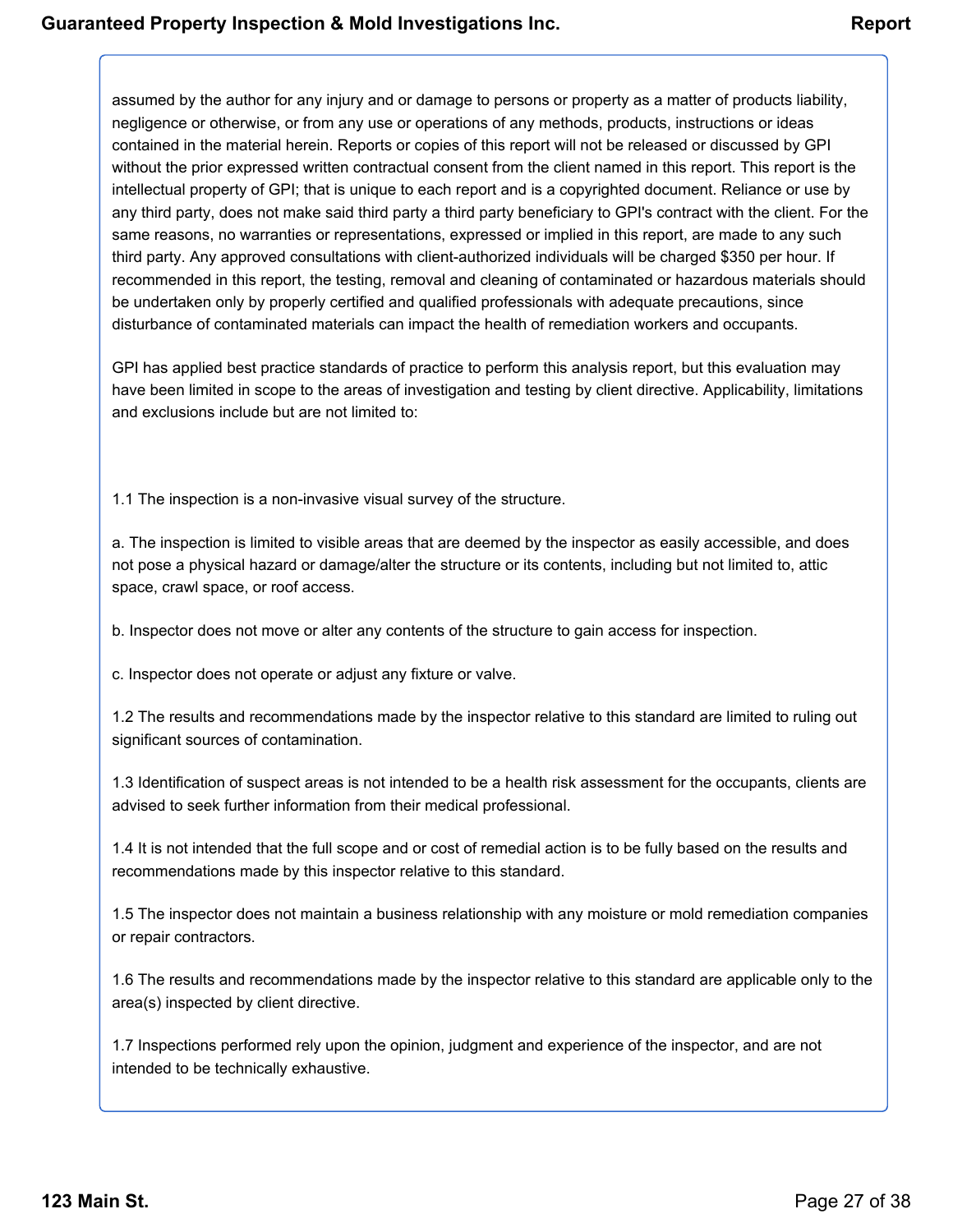1.8 Sample collections shall not be construed as a compliance sample collection of any code, governmental protocol, or regulation. In the event a law, statute, or ordinance prohibits a procedure recommended, the inspector is relieved of the obligation to adhere to the prohibited part of the standard.

1.9 Findings in this report are limited to the date, time, and area of investigation.

2.0 No warranties are made with respect to the contents of this report. GPI cannot guarantee that individuals and environments will be free of hazards exposure. Due to the nature of air quality hazards, contaminants can be hidden and unknown in areas of this property even with exhaustive inspection and testing efforts; GPI cannot be held responsible if the client, remediation personnel, other inspectors, dogs (or other non-scientific approaches), current or future property owners discover such areas.

### **American Council for Accredited Certification (ACAC)**

### Code of Conduct:

Preamble: The American Council for Accredited Certification (ACAC) is a professional association that serves as a certifying body for those in the multi-disciplinary field of indoor air quality. The Board of Directors has adopted, and commends to its certificants, the following code of conduct.

Objective: The objective of this code is to provide standards of appropriate conduct for the certificants of the American Council for Accredited Certification as they engage in their individual professions, seeking to ensure the protection of individuals and their property from IAQ concerns.

Rules of Conduct: Certificants of the American Council for Accredited Certification shall:

Practice their respective professions following accepted Indoor Air Quality standards and guidelines.

Exercise caution not to misrepresent their credentials, training or experience when performing Indoor Air Quality services.

Deal responsibly in advising parties regarding potential damage to property and/or risk to health.

Maintain confidentiality concerning both personal and business information gathered in the performance of their professions, except in the case of overriding legal and/or health concerns.

Avoid instances where potential conflict of interest or compromise of professional judgment may occur.

Act with integrity to uphold the standards of their profession and of the Council and avoid any conduct that could adversely reflect on the Council and its certificants.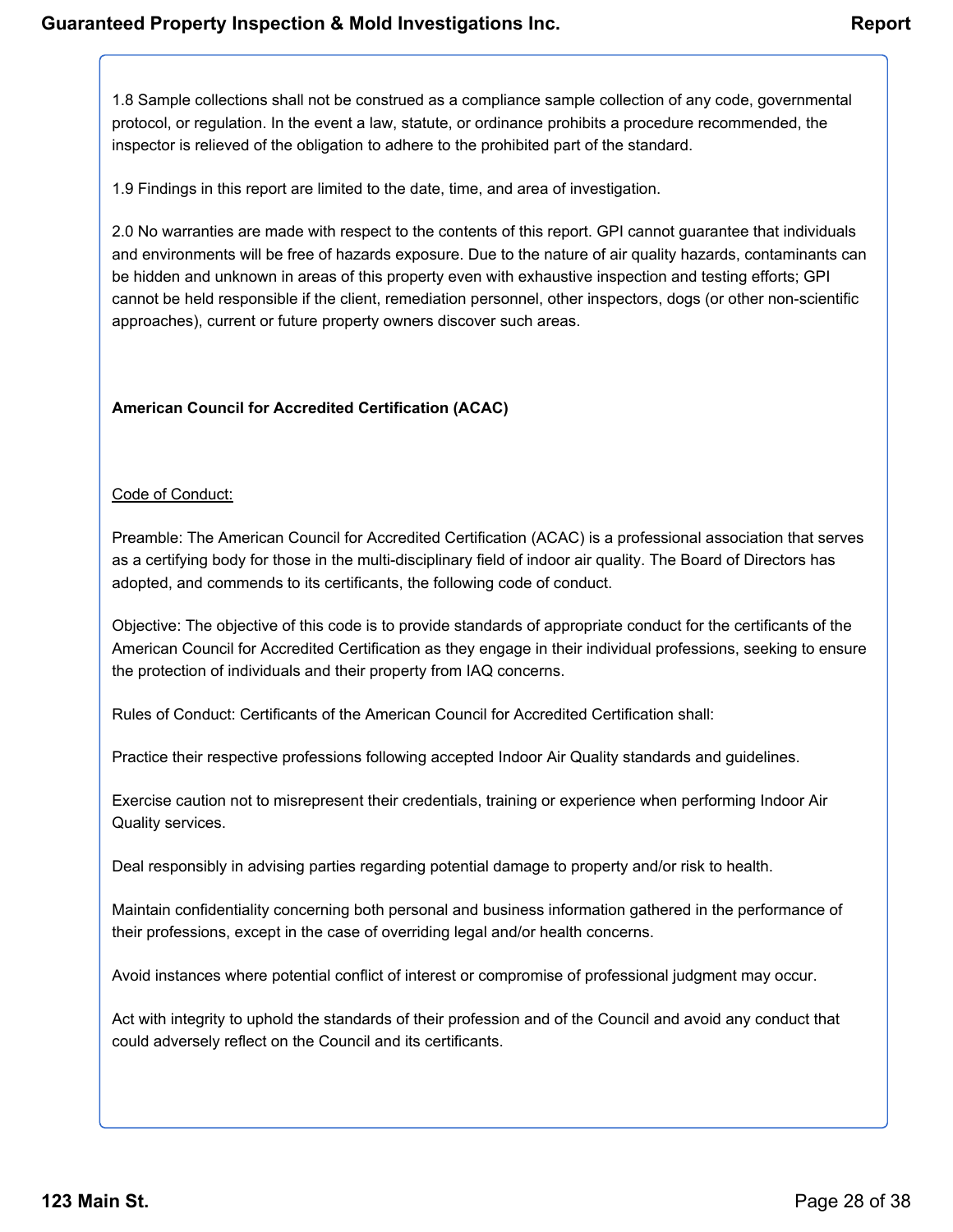### ACAC Certification:

Founded in 1993, The American Council for Accredited Certification (ACAC) is North America's oldest and most prestigious certifying body dedicated to indoor air quality. ACAC offers consulting and remediation certifications in infection control, microbial, indoor environmental and other Indoor Air Quality (IAQ)-related fields.

ACAC is the only certifying body in the IAQ field to achieve independent third-party accreditation from the Council of Engineering and Scientific Specialty Boards (CESB).

### Certification Process:

Candidates for an accredited ACAC certification must demonstrate a combination of college-level science education and verifiable field experience on a written application before taking the certification exam. ACAC staff members verify field experience documentation for every candidate. Certification boards develop each certification exam from standard industry reference texts, never from training course curricula. ACAC exams are developed and maintained according to accreditation guidelines published by the National Commission of Certifying Agencies (NCCA) and delivered at third-party proctoring centers around the world. ACAC certification boards set passing scores for each exam using psychometrically verified statistical analysis. In an average year, only about 70% of eligible candidates pass their ACAC certification exam. Candidates who pass their exams must await board review of their application files. ACAC certification boards are composed of no less than five (5) members, each of whom holds the certification in question. Board members may not be affiliated with those who provide prep courses for ACAC exams. Boards meet and discuss each application file and certify by unanimous vote only. ACAC certifications are current for two years, after which time recertification is required. Certificants must document and attest to 40 hours of professional development activities during each two-year certification cycle.

Integrity and Independence:

The Federal government specifies ACAC certifications for mold workers in its Unified Facilities Guide Specifications. ACAC exams are verified as psychometrically sound and independent from training courses. The American Lung Association recommends ACAC certification throughout its "Standard of Care for the New Hampshire Mold Industry: A Guide for Citizens Affected by Mold and Moisture in New Hampshire Buildings." The New York State Toxic Mold Task Force recognized ACAC certifications in its 2010 report to the New York state legislature. For more information about the integrity, credibility and independence of ACAC certification programs, visit the ACAC website at *www.acac.org.*

### **Inspector**

*Steve Zivolich,* M.A., CMC, CMI, ACI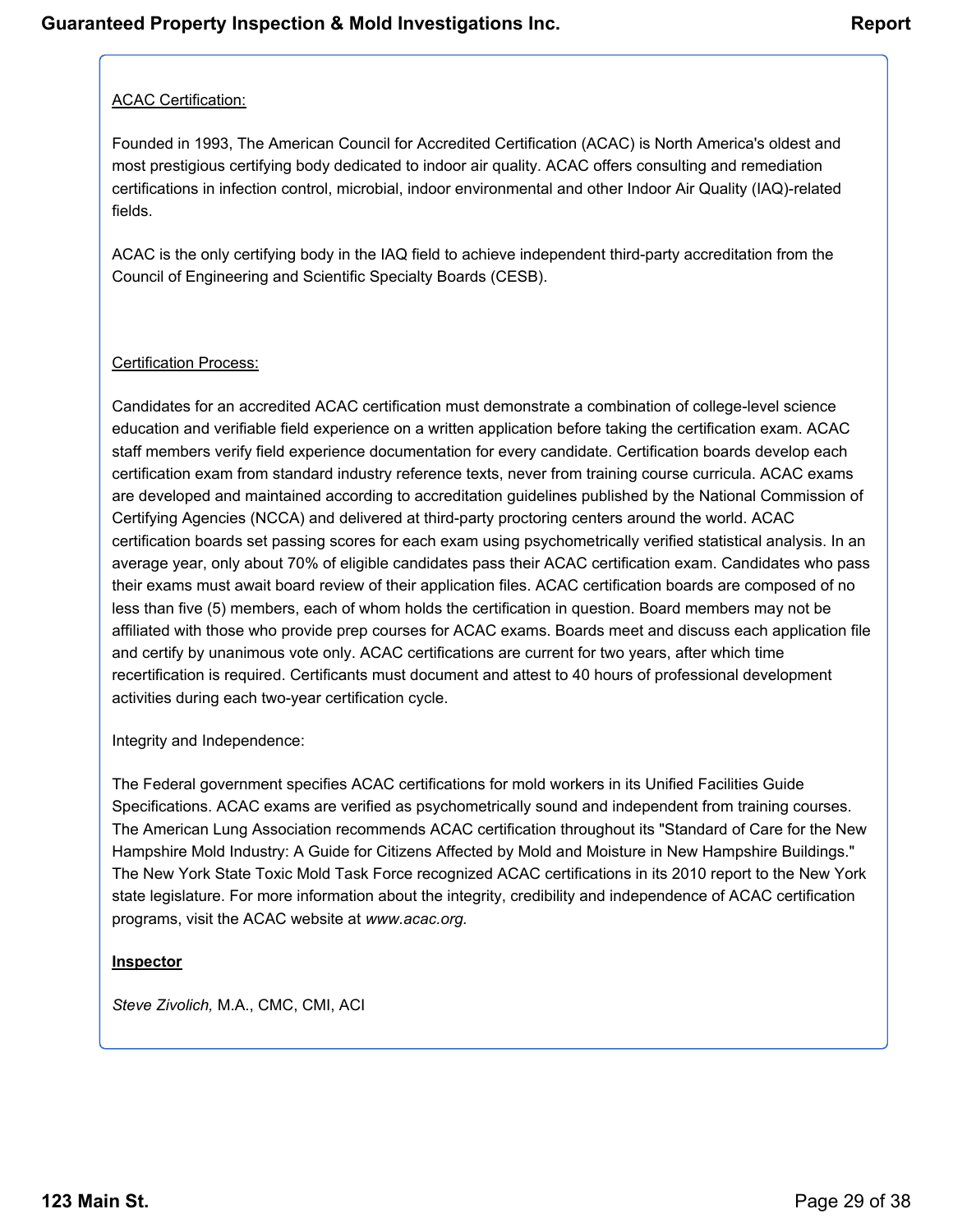# <span id="page-29-0"></span>**X. INSPECTOR QUALIFICATIONS**

*Items*

### **10.0 QUALIFACTION AND EXPERIENCE**

**Comments:**

### *STEVE ZIVOLICH, MA*

### **EXPERIENCE**

Over 7,000 property, mold and environmental inspections.

National Microbial Certification Board Member, American Council for Accredited Certification.

Expert Witness for mold, and real estate litigation.

### **CERTIFICATIONS**

Council-Certified Microbial Consultant (CMC), American Council for Accredited Certification

CREIA Certified Property Inspector (CCI), California Real Estate Inspector Association

ASHI Certified Property Inspector (ACI), American Society of Home Inspectors, #244157

Radon Measurement Provider, California Department of Public Health, #105129RT

Certified Partner, Environmental Date Resources

### **MEMBERSHIPS**

National Microbial Certification Board, American Council for Accredited Certification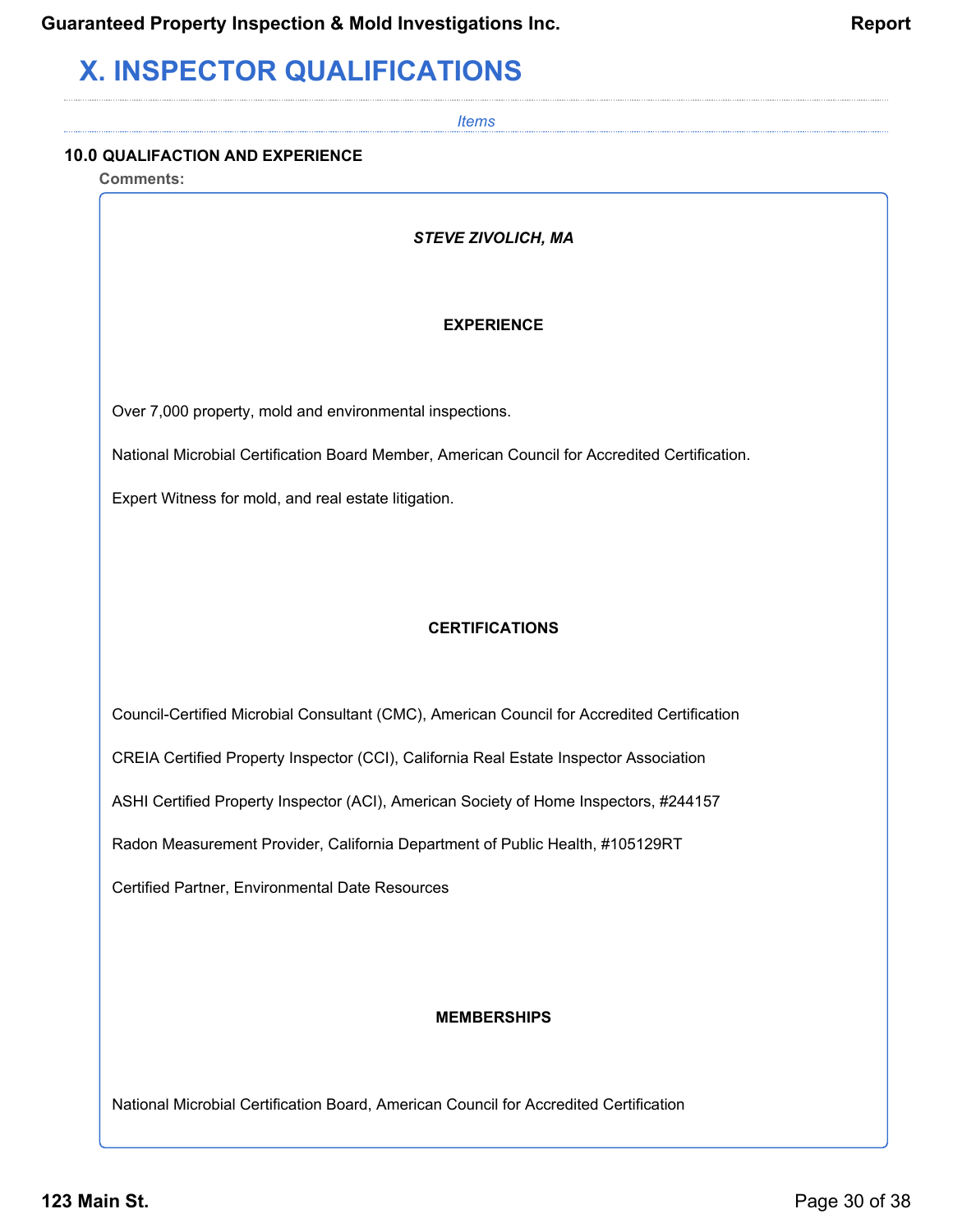California Real Estate Inspectors Association

American Society of Home Inspectors

National Environmental Health Association

American Society of Radon Scientists and Technologists

National Association of Home Inspectors

The California Healthy Homes Association

#### *STEVE ZIVOLICH, MA*

#### **EXPERIENCE**

Over 7,000 property, mold and environmental inspections.

National Microbial Certification Board Member, American Council for Accredited Certification.

Expert Witness for mold, and real estate litigation.

### **CERTIFICATIONS**

Council-Certified Microbial Consultant (CMC), American Council for Accredited Certification

CREIA Certified Property Inspector (CCI), California Real Estate Inspector Association

ASHI Certified Property Inspector (ACI), American Society of Home Inspectors, #244157

Radon Measurement Provider, California Department of Public Health, #105129RT

Certified Partner, Environmental Date Resources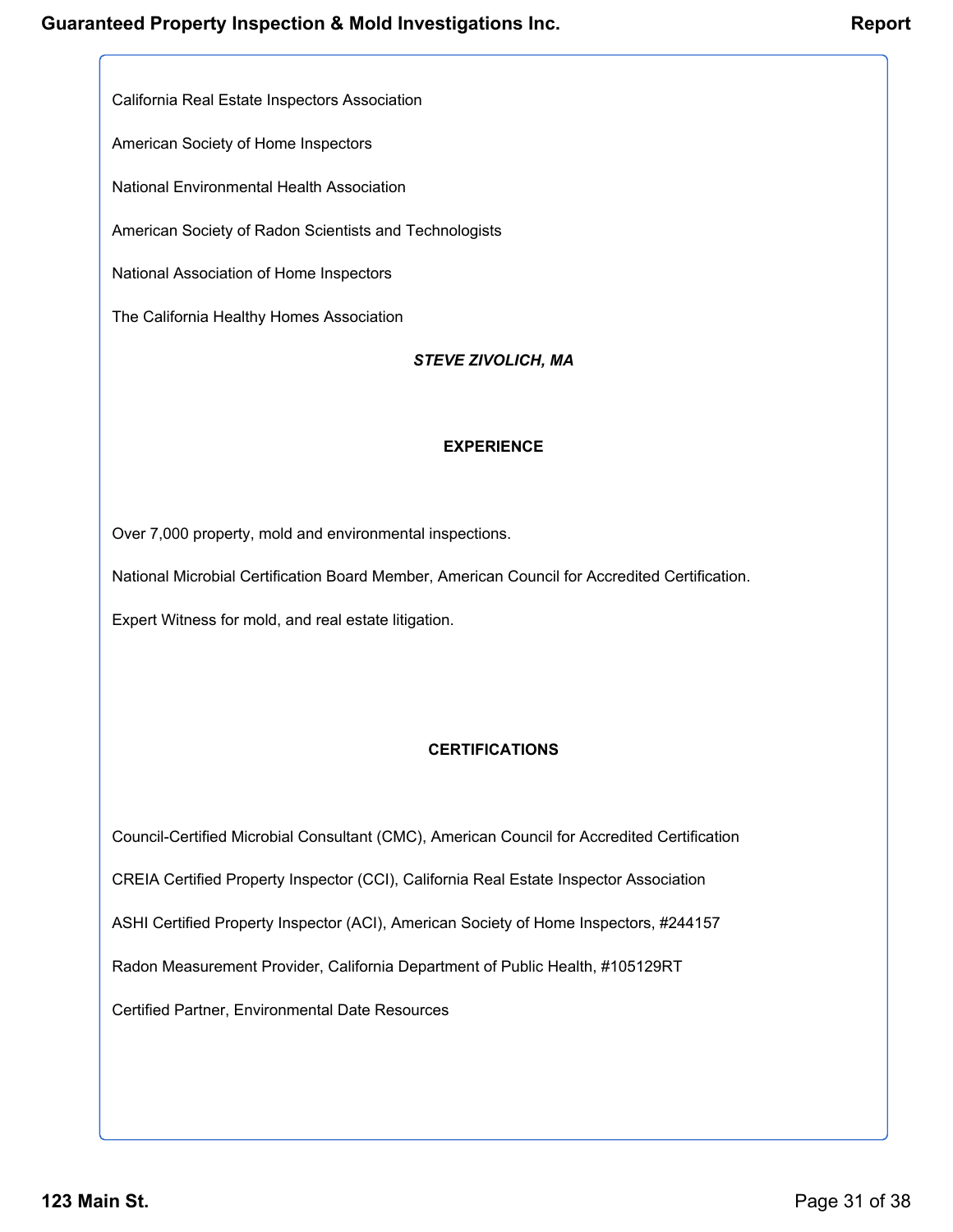### **MEMBERSHIPS**

National Microbial Certification Board, American Council for Accredited Certification

California Real Estate Inspectors Association

American Society of Home Inspectors

National Environmental Health Association

American Society of Radon Scientists and Technologists

National Association of Home Inspectors

The California Healthy Homes Association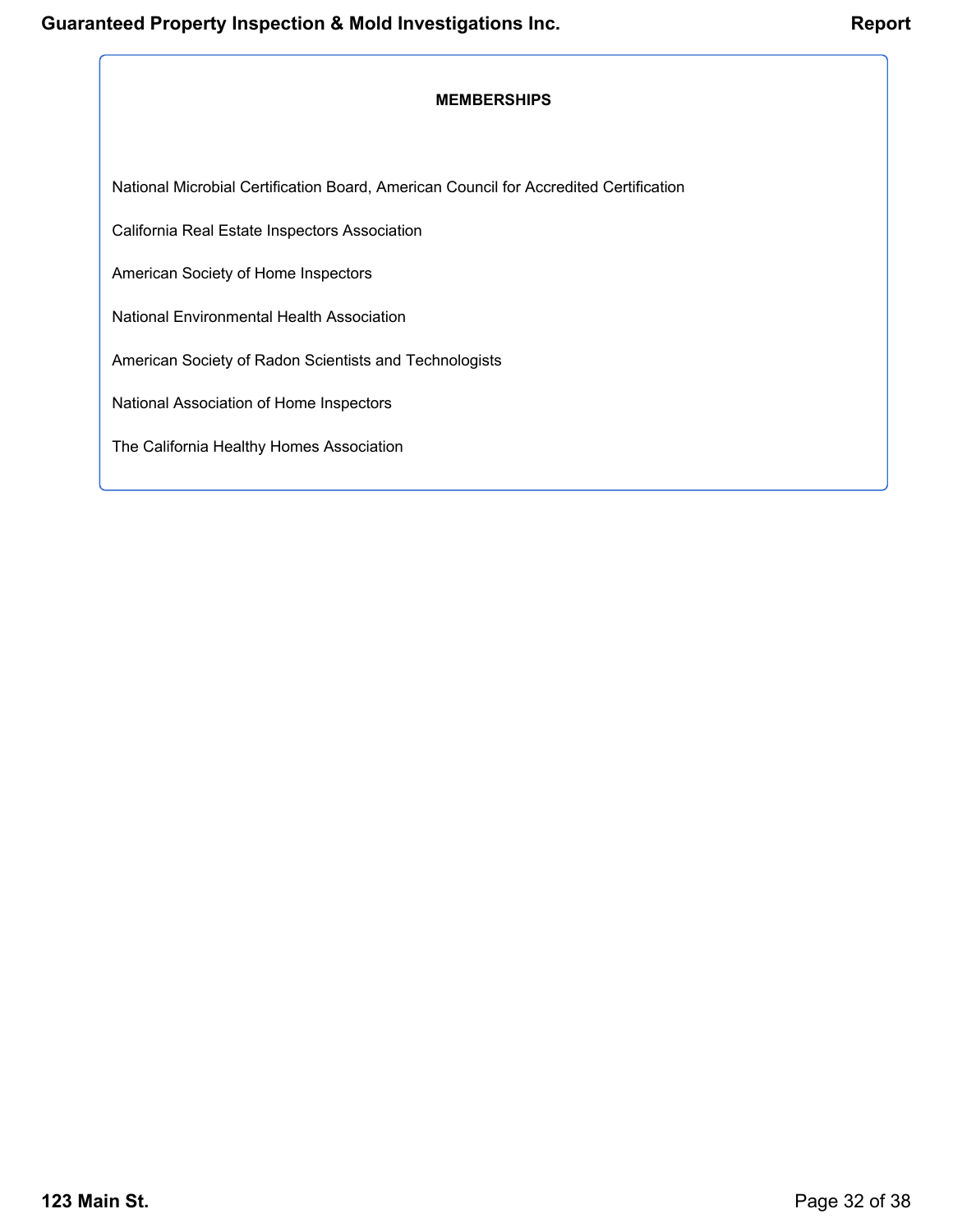## **General Summary**

<span id="page-32-0"></span>

### **Guaranteed Property Inspection & Mold Investigations Inc.**

**www.gpinspect.com (707) 239-2601**

**Customer** Sample Mold Report

Sample Mold Report

**Address** 123 Main St. Santa Rosa CA

This summary lists all areas where a mold like substance was discovered and a sample was collected. The samples are collected automatically and discarded if the customer does not authorize the inspector to send to the lab in the next 48 hours. Payment for each sample must be made before samples can be sent to the laboratory. There is an additional fee for any return trips back to the property.

**Instructions:**

**1. Decide which surface samples are to be sent to the lab.**

**2. To authorize, decide which samples you want tested and call, fax or email your authorization by item number.**

**3. Make payment. The lab results will be delivered within 5 days.**

*Upon receipt of your lab results, review the information from the lab. Then decide if you need remedial action. If so, contact a mold remediation company.*

### **II. INTERIOR**

### **2.0 KITCHEN: WALLS, FLOORS, CEILINGS AND CABINETRY**

### **Visible Evidence Present, Probable Contamination**

(1) Signs of rust and therefore historical unwanted moisture at the right corner kickplate sink cabinet. Repair and paint at the sink lower shelf.

These are indications of probable hidden mold under paint and lower shelf areas.

(2) Probable hidden mold area.

### **2.1 FURNACE: FILTER, INNER PLENUM INTERIOR WALLS, RETURN, REGISTERS (ACCESS VIEW ONLY) AND ENCLOSURE**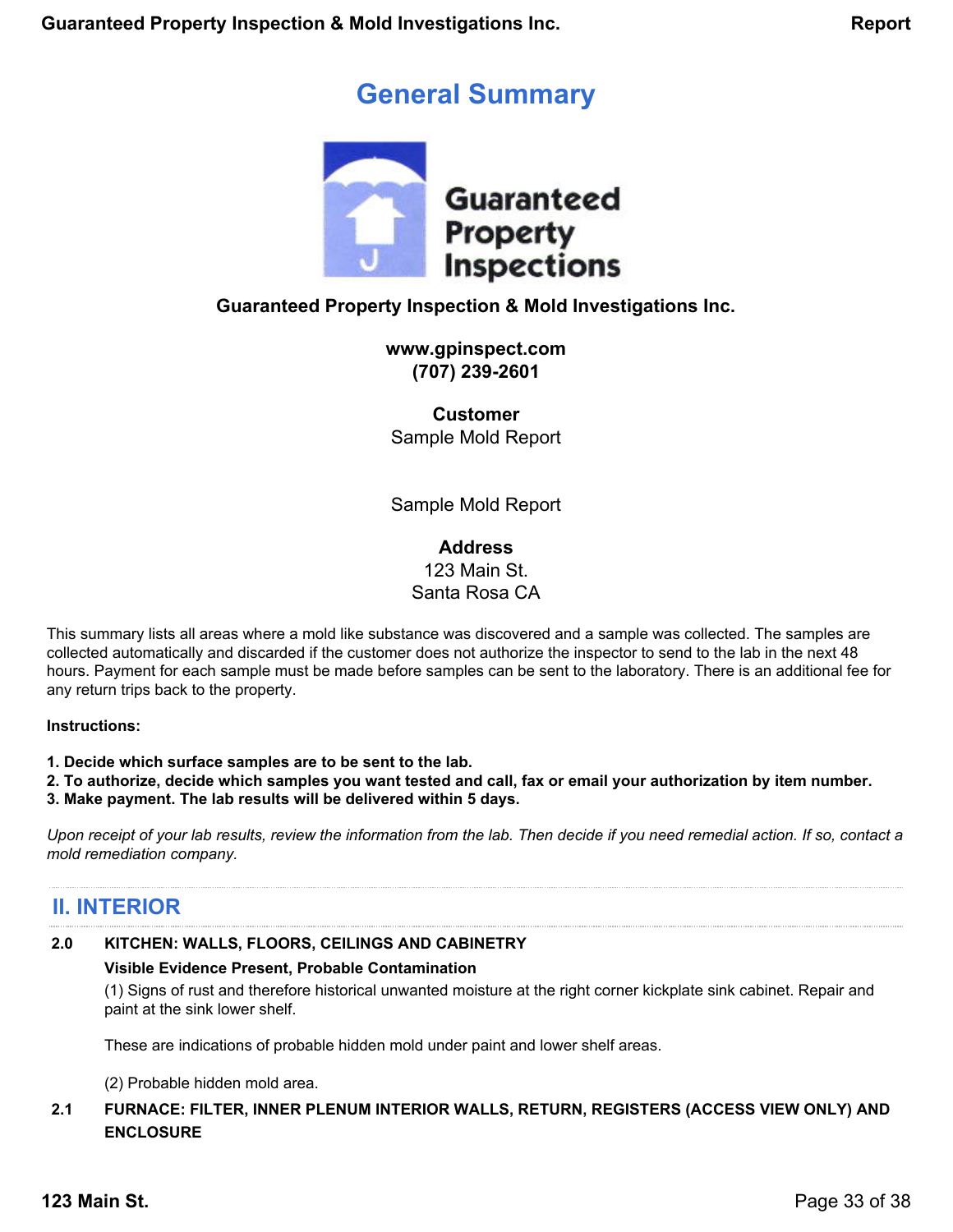### **II. INTERIOR**

### **Visible Evidence Present**

(1) The inspection of the plenum through the filter access is limited. It is not possible to inspect the interior ducting without a scope. This inspection does not include inspecting the interiors of ductwork.

Aging and poorly maintained heater: Damaged access door to filter that is breach and can result in carbon monoxide issues, dirty filter, dirty air return, moisture stains at the lower platform drywall which could be an indication of hidden mold growth in the system.

- (2) Breach at access panel.
- (3) Smoke detector located at too low of a level at upper area.

### **2.2 INTERIOR ROOMS: WALLS, FLOORS, AND CEILINGS**

#### **Visible Evidence Present, Probable Contamination, (Authorized- sample sent to Lab)**

(1) The lower stair closet had lower drywall removed at two of three areas. There was visible mold at the openings where the drywall had been removed.

(2) Visible mold area.

### **III. SAMPLING / TEST RESULTS**

#### **3.0 LIMITATIONS**

#### **Visible Evidence Present, Probable Contamination, (Authorized- sample sent to Lab)**

Mold sampling results have limited reliability and are not the primary data to determine recommendations. Sampling is an adjunct to our physical inspection, to help determine the presence, type and exposure potential ( to occupants) of atypical mold conditions. IF SAMPLING WAS AUTHORIZED, PLEASE REFER TO THE SEPARATE PDF WITH LAB RESULTS.

### **IV. FINDINGS: INSPECTION / TESTING**

#### **4.0 FINDINGS / RECOMMENDATIONS**

**Visible Evidence Present, Probable Contamination, (Authorized- sample sent to Lab) Visible mold confirmed by mold lab test results, at the lower stair closet wall openings, we recommend level 1 mold remediation of the area by an ACAC certified professional.**

**Signs of historical moisture event at the kitchen kickplate and lower sink shelf, we recommend invasive evaluation under containment by an ACAC certified professional.**

**Poorly maintained HVAC system with breach to air return. We recommend repair of the breach for safety, and hygiene cleaning by a licensed HVAC contractor. We recommend further evaluation of the air return for visible mold by an ACAC certified mold remediation professional.**

### **V. SCOPE OF WORK**

### **5.0 Level 1 Abatement**

### **Probable Contamination**

**Level 1:** Mold remediaiton of the lower stair closet open wall areas.

The following procedures at a minimum are recommended: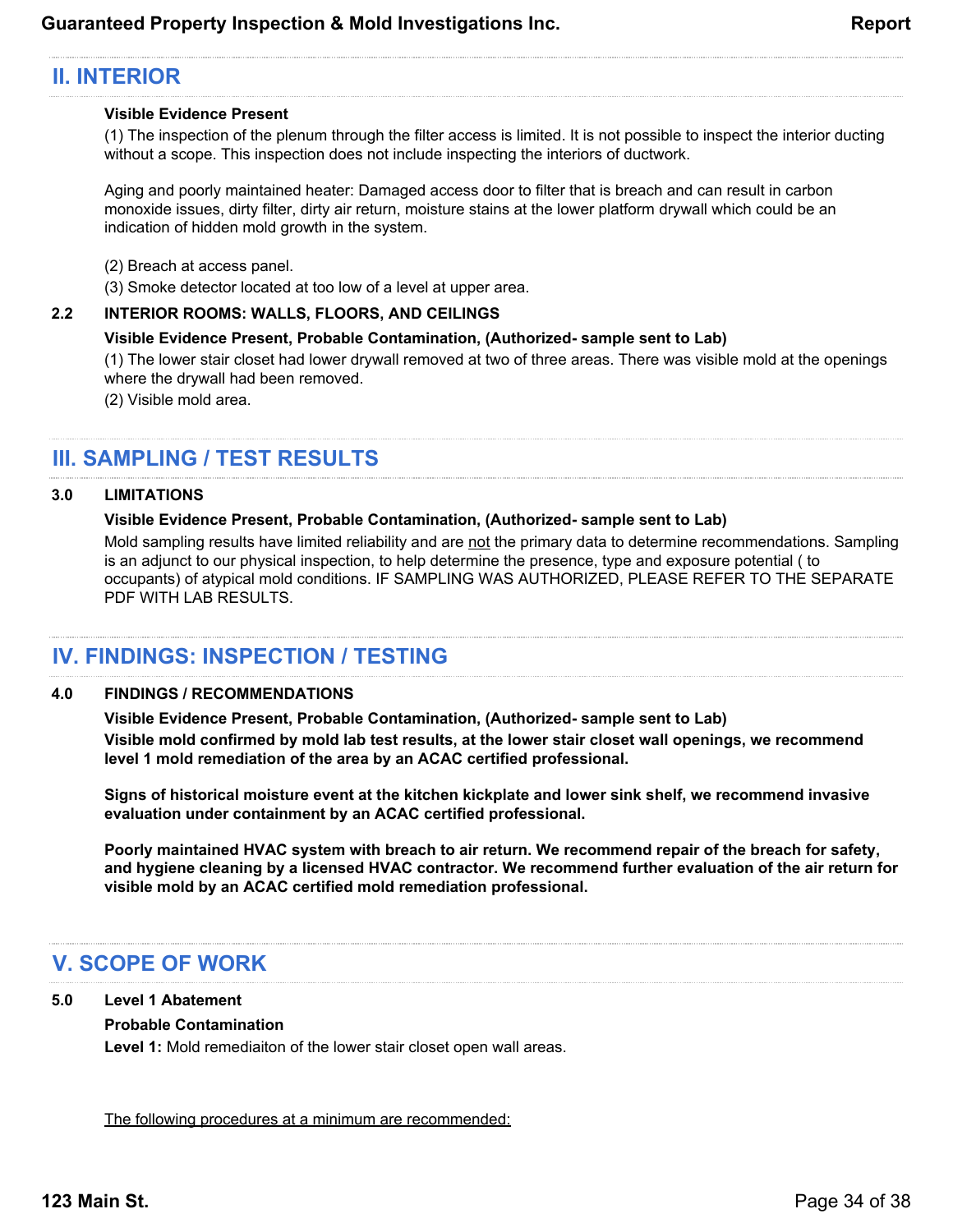### **V. SCOPE OF WORK**

a. GPI recommends that a national board certified ACAC and or IICRC mold remediation professional be retained for this project. It is recommended that (IICRC) S520 guidelines, CAL-OSHA, OSHA Hazard Communication Standard (29 CFR 1910.1200) and EPA asbestos and lead paint regulations be followed.

b. Respiratory protection (e.g., N95 disposable respirator), in accordance with the OSHA respiratory protection standard (29 CFR 1910.134), is recommended. Gloves and eye protection should be worn.

c. The work area should be unoccupied. Vacating people from spaces adjacent to the work area is not necessary but is recommended in the presence of infants (less than 12 months old), persons recovering from recent surgery, immune suppressed people, or people with chronic inflammatory lung diseases (e.g., asthma, hypersensitivity pneumonitis, and severe allergies), and persons diagnosed with fungal related diseases.

d. Containment of the work area is not necessary, but recommended, also airflow management is recommended; The work area should be covered with plastic sheet(s) and sealed with tape before remediation, to contain dust/ debris. : Barrier tape and warning signs, as applicable, should be installed surrounding the affected areas. All applicable openings should be sealed, as required, with critical barriers constructed of 1 layer of (6 mil) flame retardant polyethylene. All microbial contaminated waste should be double bagged or wrapped in (6 mil) flame retardant polyethylene. Waste bags should be transparent, leak tight. All contaminated waste should be disposed of in an appropriate waste landfill. The designated work area should include taping along seams, isolating HVAC system, sealing all openings, caulking or foaming any cracks, and regulated HEPA filtered intake air from outside and a HEPA negative air system exhausting the work area to outside, as required. Bilingual warning signs must be properly posted. Provide 5 to 7 PASCAL's of negative air pressure, as required, within the containment area utilizing variable speed, thermal protected HEPA air filtration system with a primary two stage poly filter with 35% efficiency; a secondary pleated poly filter with 70% efficiency; and a final HEPA filter with 99.97% @.3 micron efficiency rating. Utilize carbon assisted HEPA air polishers for 24 hours to provide final level of microbial remediation. Provide mechanical dehumidifiers of sufficient capacity to create an effective drying system.

e. Contaminated materials that cannot be cleaned should be removed from the building in a sealed plastic bag. There are no special requirements for the disposal of moldy materials.

f. The work area and areas used by remedial workers for egress should be deep cleaned. Bleach and other Biocides are not recommended.

g. All areas should be left dry and visibly free from contamination and debris.

h. HVAC filtration replacement and upgrades should be implemented.

i. Bleach and other Biocides are not recommended. Encapsulant should not be applied prior to post-remediation assessment.

• Prior to re-construction of work area or application of encapsulant a post-remediation inspection and sampling should be completed by Guaranteed Property Inspection's ACAC Board Certified Microbial Investigator. Contact GPI to schedule a post remediation evaluation at 888.252.2274. Note that new building materials should not be re installed until laboratory tests have been received by GPI that indicate a "clear" rating.

### **5.1 HVAC REMEDIATION**

### **Visible Evidence Present**

We recommend hygiene cleaning of the HVAC by a licensed HVAC contractor to include AC coils (if present). This does not include duct cleaning.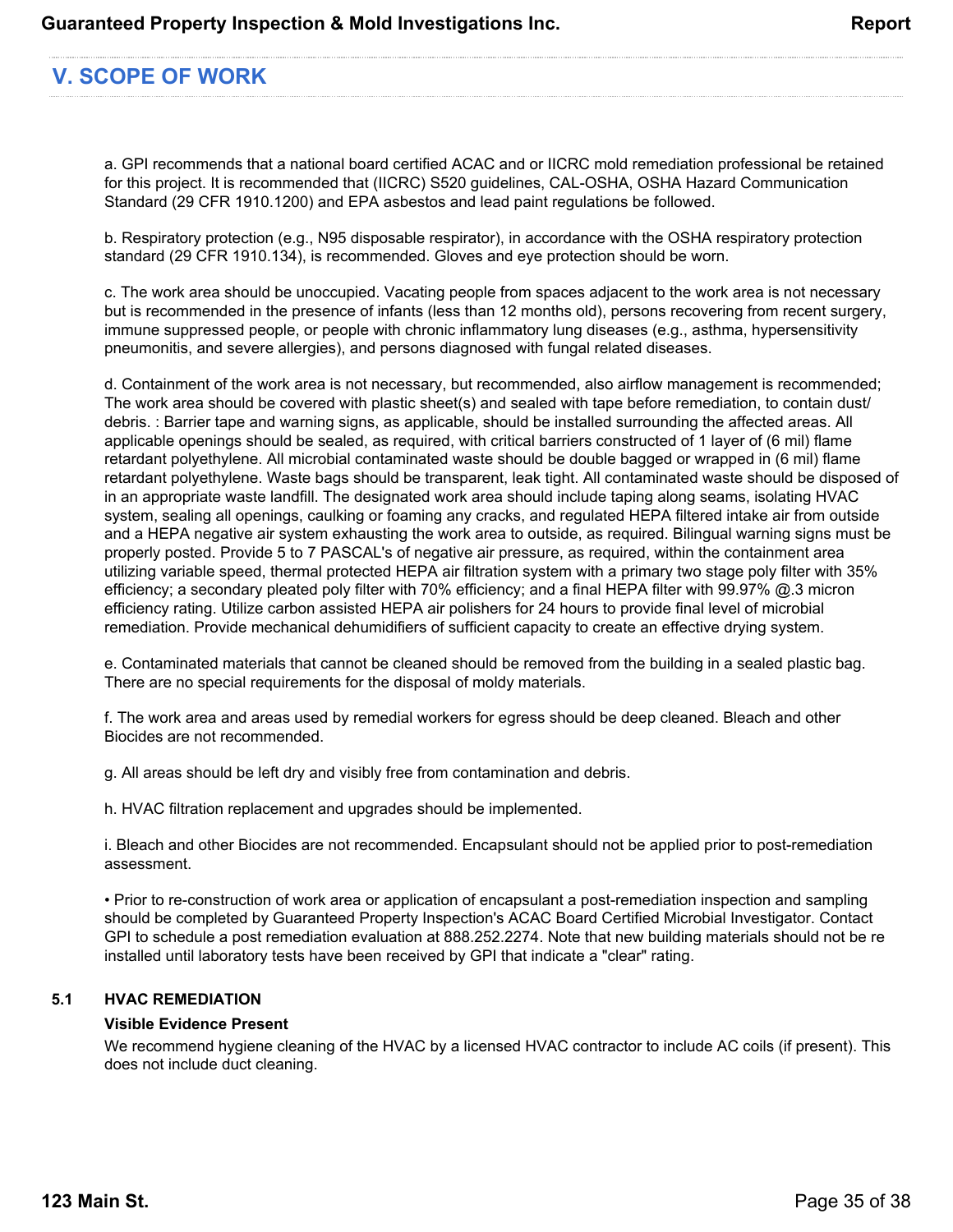This inspection was performed by visual inspection of readily accessible areas of the home. There was no drilling, probing or scoping into wall cavities or hidden areas. No attempts were made to inspect areas hidden from normal view. Areas in your home may have mold but was not seen or tested by this inspection. This includes not being able to inspect carpet, padding or the floor underneath floor coverings. The air tests help to reveal spore count and different possible allergens in the home. Compare the spore count inside the home to the spore count outside. It is logical to desire a lower spore count inside the home than the count outside. If the spore count is relatively equal to or more inside than outside would suggest concern, and you should consider and contact a remediation company for further consultation and remedy. Please be advised that the remediation company can cause more contamination if proper removal or remediation methods are not adhered to during repairs.

*Prepared Using HomeGauge <http://www.HomeGauge.com>* : Licensed To Steve Zivolich, MA, CMC, ACI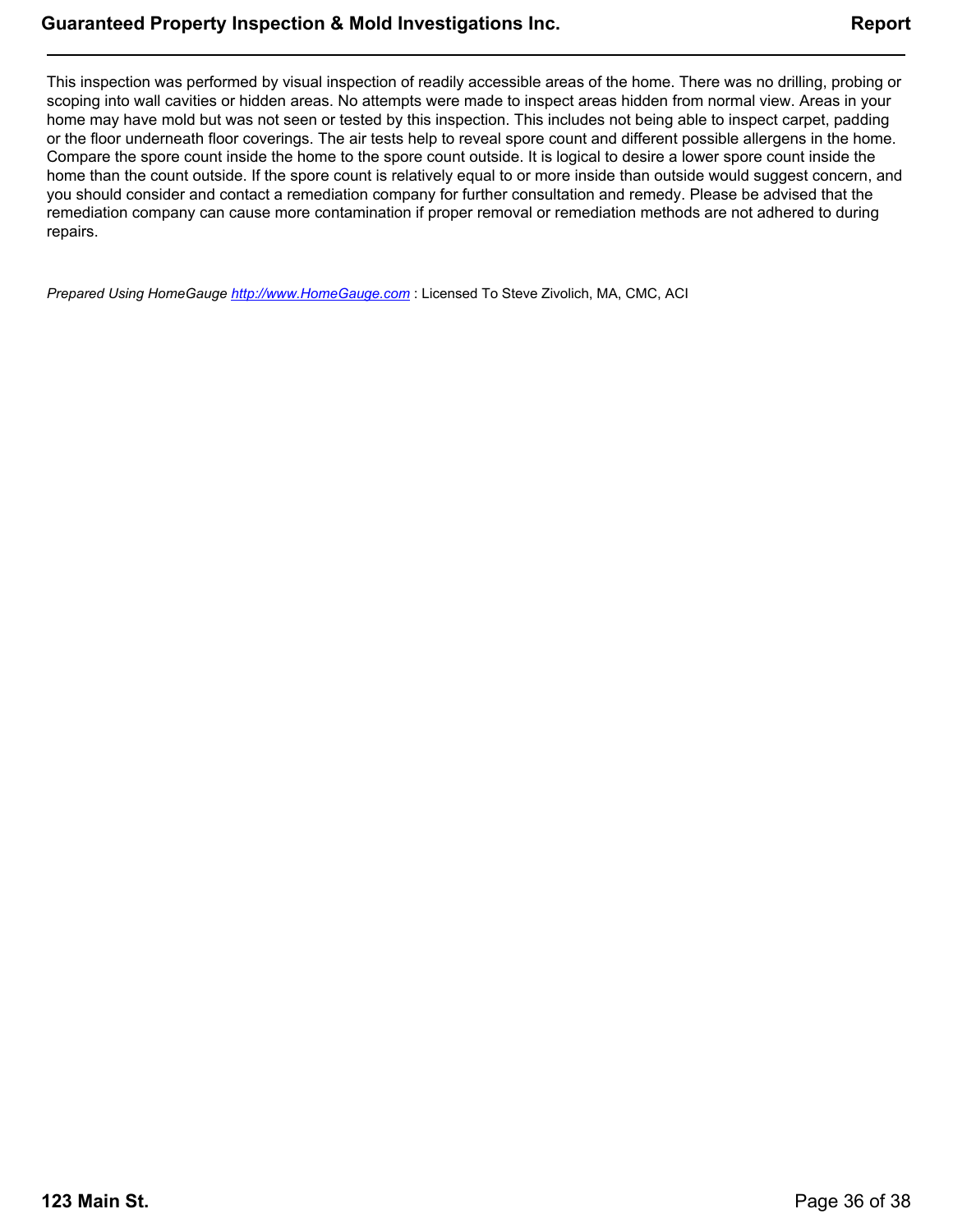<span id="page-36-0"></span>

**INVOICE**

**Guaranteed Property Inspection & Mold Investigations Inc. www.gpinspect.com (707) 239-2601 Inspected By: Steve Zivolich, MA, CMC, ACI**

**Inspection Date:** 6/30/2016 **Report ID:** msample

| <b>Customer Info:</b>                       |              | <b>Inspection Property:</b>   |                  |
|---------------------------------------------|--------------|-------------------------------|------------------|
| Sample Mold Report                          |              | 123 Main St.<br>Santa Rosa CA |                  |
| Sample Mold Report                          |              |                               |                  |
| <b>Customer's Real Estate Professional:</b> |              |                               |                  |
| <b>Inspection Fee:</b>                      |              |                               |                  |
| <b>Service</b>                              | <b>Price</b> | <b>Amount</b>                 | <b>Sub-Total</b> |
| <b>BASE FEE</b>                             | 170.00       | ◢                             | 170.00           |
|                                             |              |                               | Tax \$0.00       |

**Total Price \$**170.00

**Payment Method: Payment Status:** Paid At Time Of Inspection **Note:**